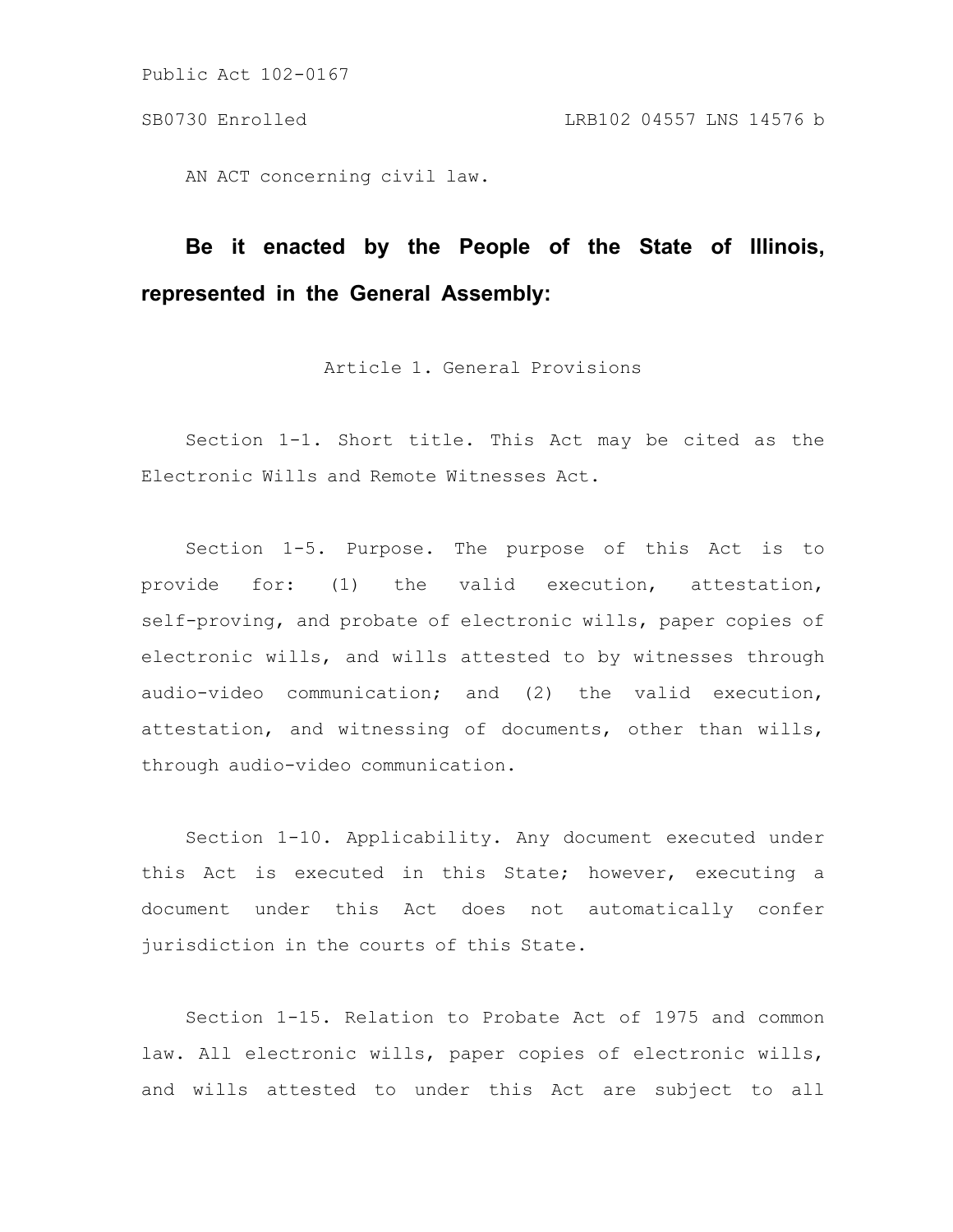requirements of the Probate Act of 1975 and the common law, but to the extent the common law or any provision of the Probate Act of 1975 conflicts with or is modified by this Act, the requirements of this Act control.

Section 1-20. Definitions. As used in this Act:

"Audio-video communication" means communication by which a person can hear, see, and communicate with another person in real time using electronic means. A person's visual or hearing impairment does not prohibit or limit that person's use of audio-visual communication under this Act.

"Electronic record" means a record generated, communicated, received, or stored by electronic means for use in an information system or for transmission from one information system to another.

"Electronic signature" means a signature in electronic form that uses a security procedure under the Electronic Commerce Security Act and attached to or logically associated with an electronic record.

"Electronic will" is a will that is created and maintained as a tamper-evident electronic record.

"Identity proofing" means a process or service through which a third person affirms the identity of an individual through a review of personal information from public and proprietary data sources, including: (1) by means of dynamic knowledge-based authentication, including a review of personal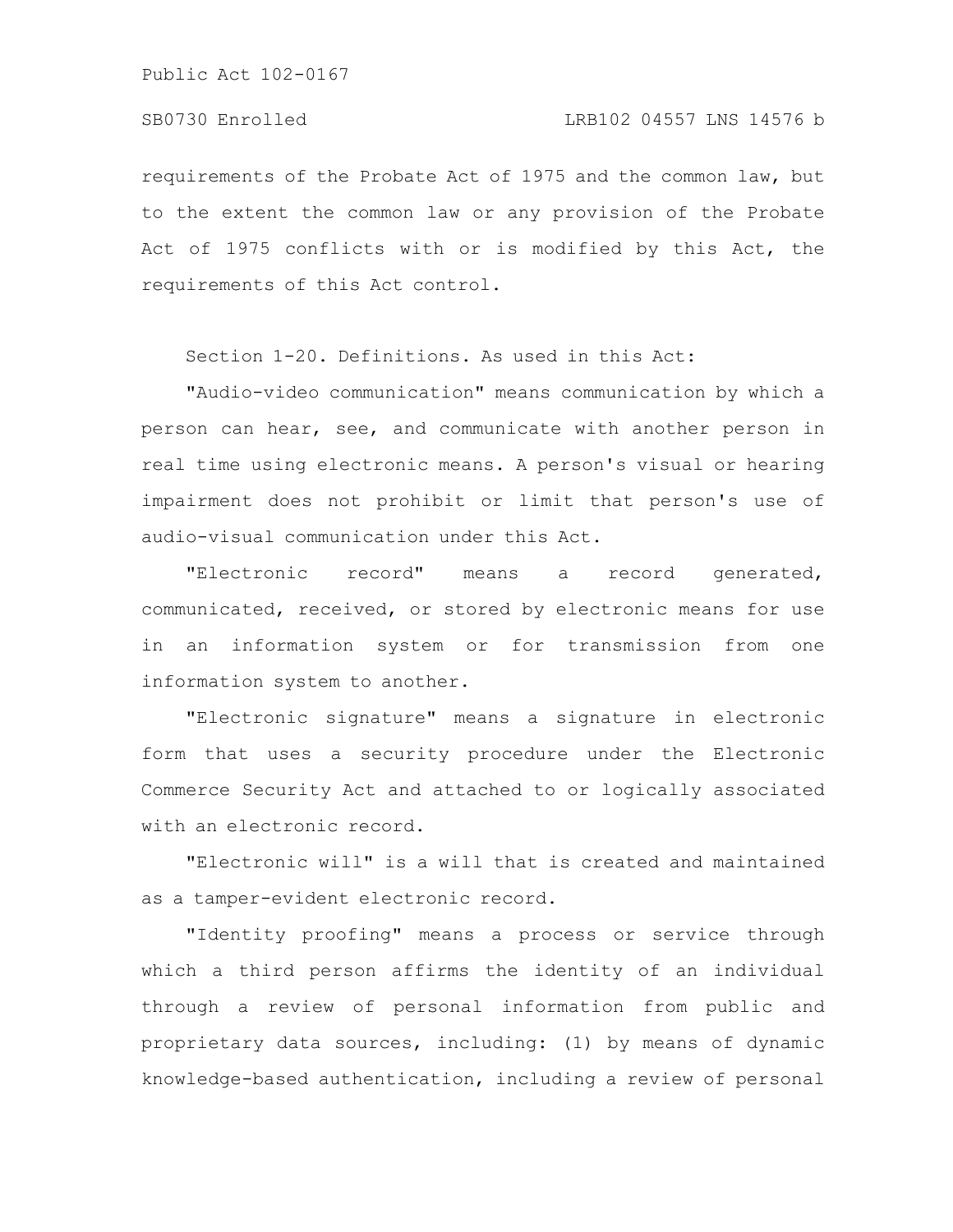information from public or proprietary data sources; or (2) by means of an analysis of biometric data, including, but not limited to, facial recognition, voiceprint analysis, or fingerprint analysis.

"Paper copy" means a tamper-evident electronic record that is printed and contains the following: (1) the text of the document; (2) the electronic signature of the signer; (3) a readable copy of the evidence of any changes displayed in the electronic record; and (4) any exhibits, attestation clauses, affidavits, or other items forming a part of the document or contained in the electronic record.

"Paper document" means a document that is written or printed on paper.

"Physical presence" means being in the same physical location as another person and close enough to see and know the other person is signing a document.

"Presence" includes: (1) physical presence; or (2) being in a different physical location from another person, but able, using audio-video communication, to know the person is signing a document in real time.

"Remote witness" means a person attesting to a document who is in the presence of the signer or testator through audio-video communication.

"Rule of law" means any statute, ordinance, common law rule, court decision, or other rule of law enacted, established, or promulgated by this State or any agency,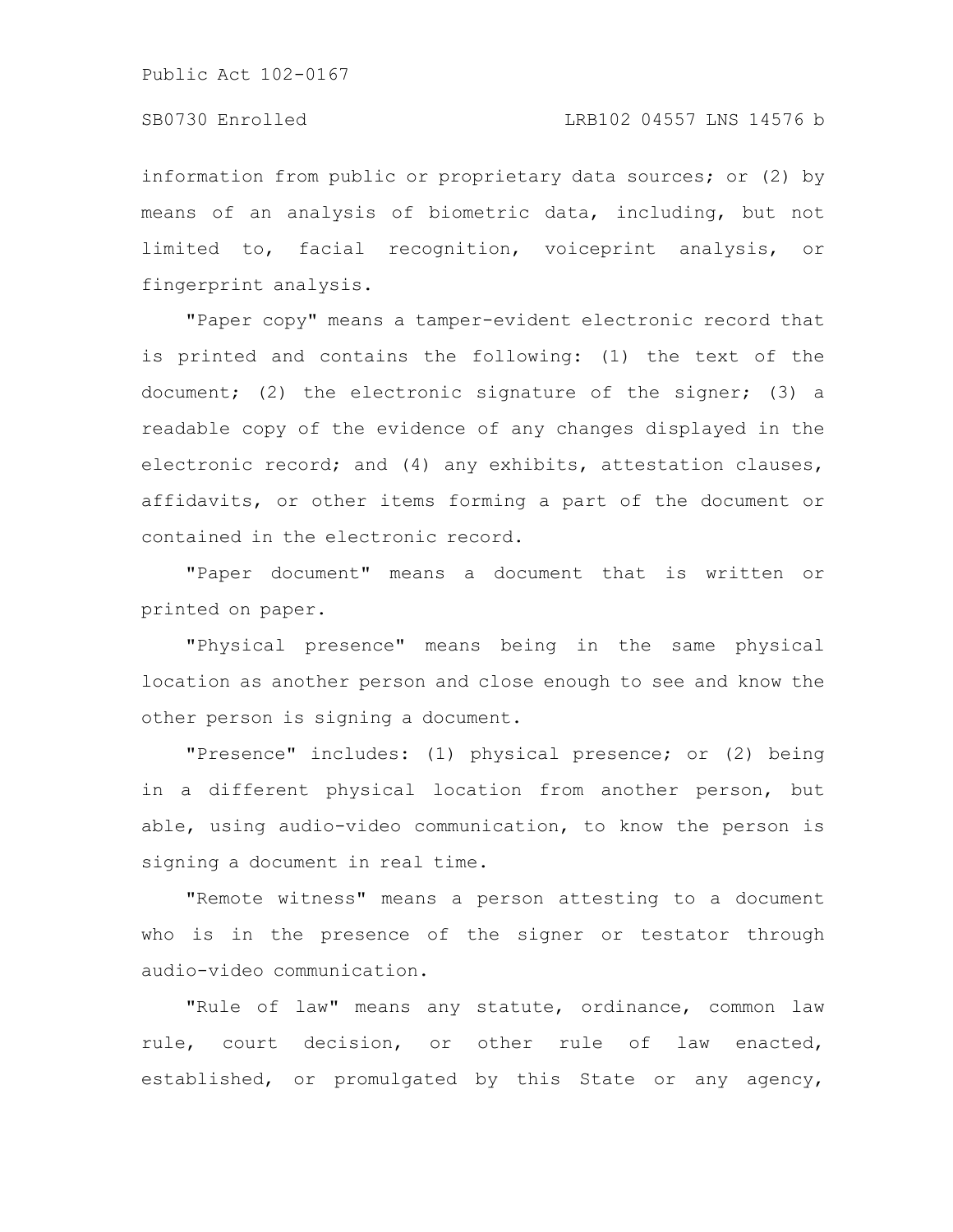SB0730 Enrolled LRB102 04557 LNS 14576 b

commission, department, court, other authority, or political subdivision of this State.

"Signature" includes an electronic signature and an ink signature.

"Tamper-evident" means a feature of an electronic record by which any change to the electronic record is displayed.

Article 5. Electronic Wills

Section 5-5. Signing electronic wills.

(a) To be valid under this Act, an electronic will shall be executed by the testator or by some person in the testator's presence and at the testator's direction, and attested to in the testator's presence by 2 or more credible witnesses.

(b) The testator may sign the electronic will with the testator's electronic signature or may direct another person in the presence of the testator to sign the electronic will. A person signing at the testator's direction shall not be an attesting witness, a person receiving a beneficial legacy or interest under the will, or the spouse or child of a person receiving a beneficial legacy or interest under the will.

(c) Each witness shall sign the electronic will with an electronic signature in the presence of the testator after seeing the testator sign, seeing the testator direct another person in the testator's presence to sign, or seeing the testator acknowledge the signature as the testator's act.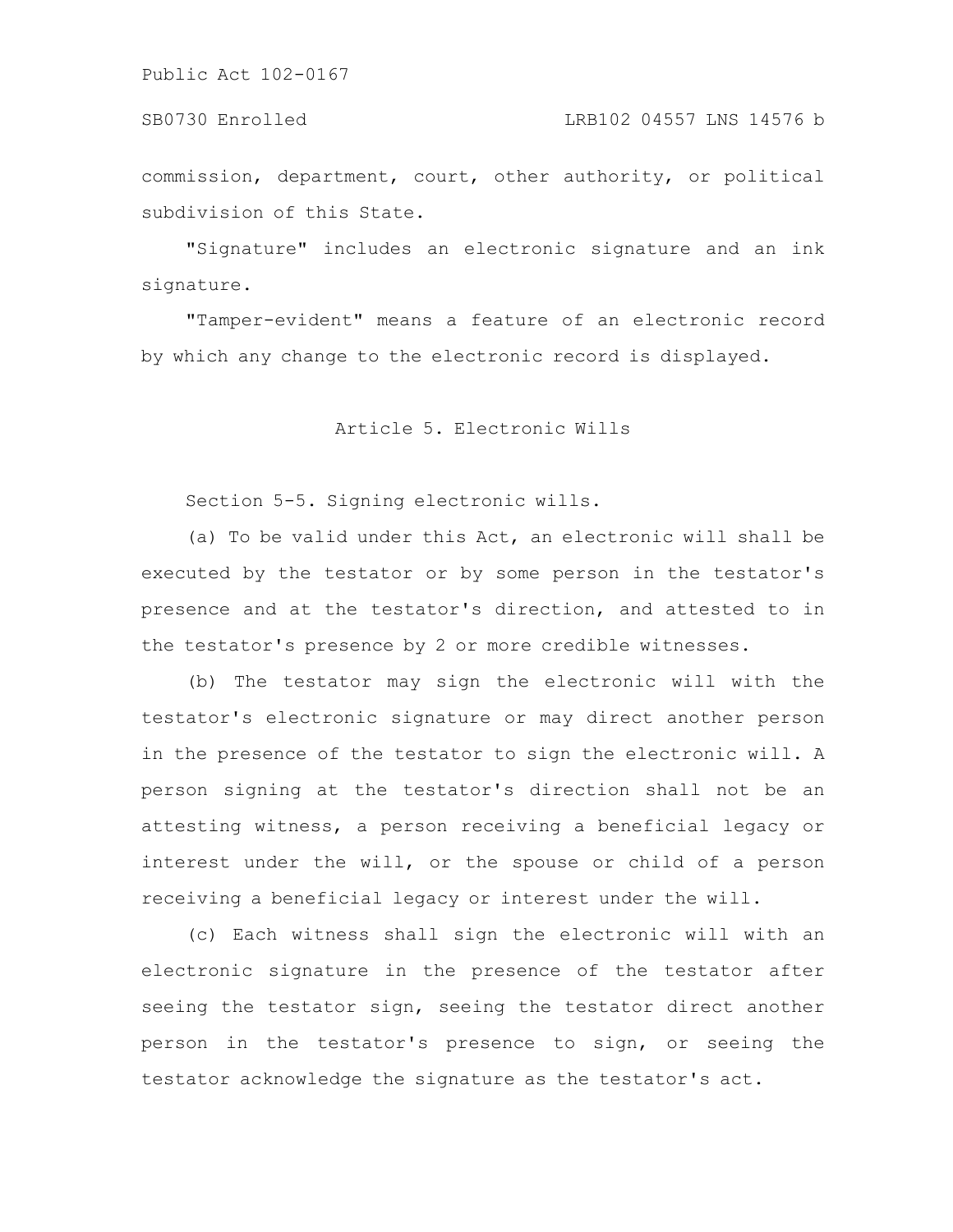# SB0730 Enrolled LRB102 04557 LNS 14576 b

(d) If the will is attested to by a remote witness, the requirements for an attestation by a remote witness under Section 15-10 also apply.

Section 5-10. Revocation.

(a) An electronic will may be revoked in the following ways:

(1) execution of a later will declaring the revocation;

(2) execution of a later will to the extent that it is inconsistent with the prior will; or

(3) execution of a written instrument by the testator declaring the revocation.

(b) If there is evidence that a testator signed an electronic will and neither an electronic will nor a certified paper copy of the electronic will can be located after a testator's death, there is a presumption that the testator revoked the electronic will even if no instrument or later will revoking the electronic will can be located.

Section 5-15. Digital assets and electronic commerce.

(a) At any time during the administration of the estate without further notice or, if there is no grant of administration, upon such notice and in such a manner as the court directs, the court may issue an order under the Revised Uniform Fiduciary Access to Digital Assets Act (2015) for a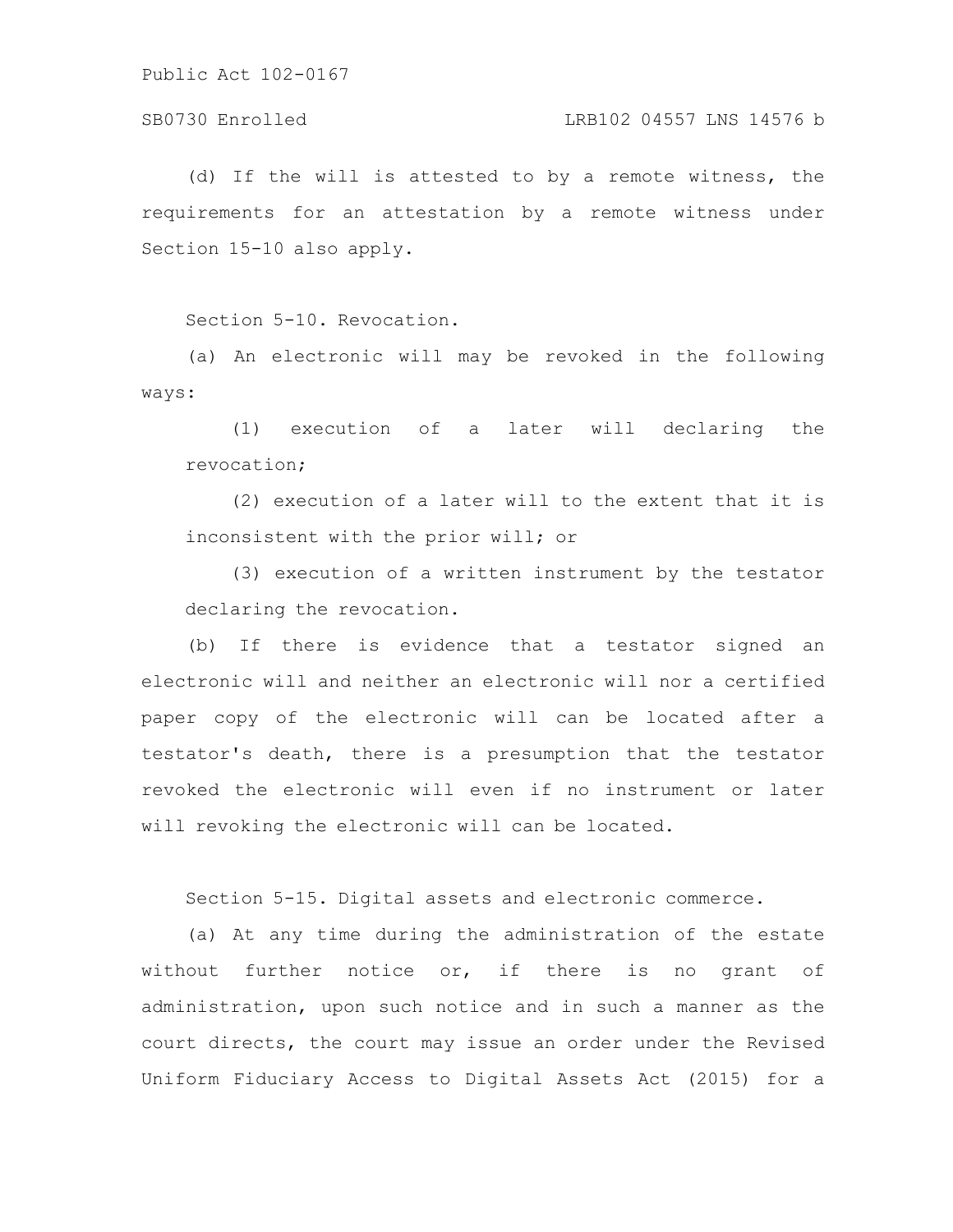# SB0730 Enrolled LRB102 04557 LNS 14576 b

custodian of an account held under a terms-of-service agreement to disclose digital assets for the purposes of obtaining an electronic will from a deceased user's account. If there is no grant of administration at the time the court issues the order, the court's order shall grant disclosure to the petitioner who is deemed a personal representative under the Revised Uniform Fiduciary Access to Digital Assets Act (2015).

(b) Except as specified in this Act, the Electronic Commerce Security Act does not apply to the execution or revocation of an electronic will.

# Article 10. Certified Paper Copies

Section 10-5. Certified paper copy. Where a rule of law requires information to be presented or retained in its original form, or provides consequences for the information not being presented or retained in its original form, that rule of law is satisfied by a certified paper copy of the electronic record.

Section 10-10. Creation of a certified paper copy.

(a) A certified paper copy is a paper copy of an electronic record that has been certified by the person who converts the electronic record to a paper copy.

(b) The person certifying a paper copy shall state the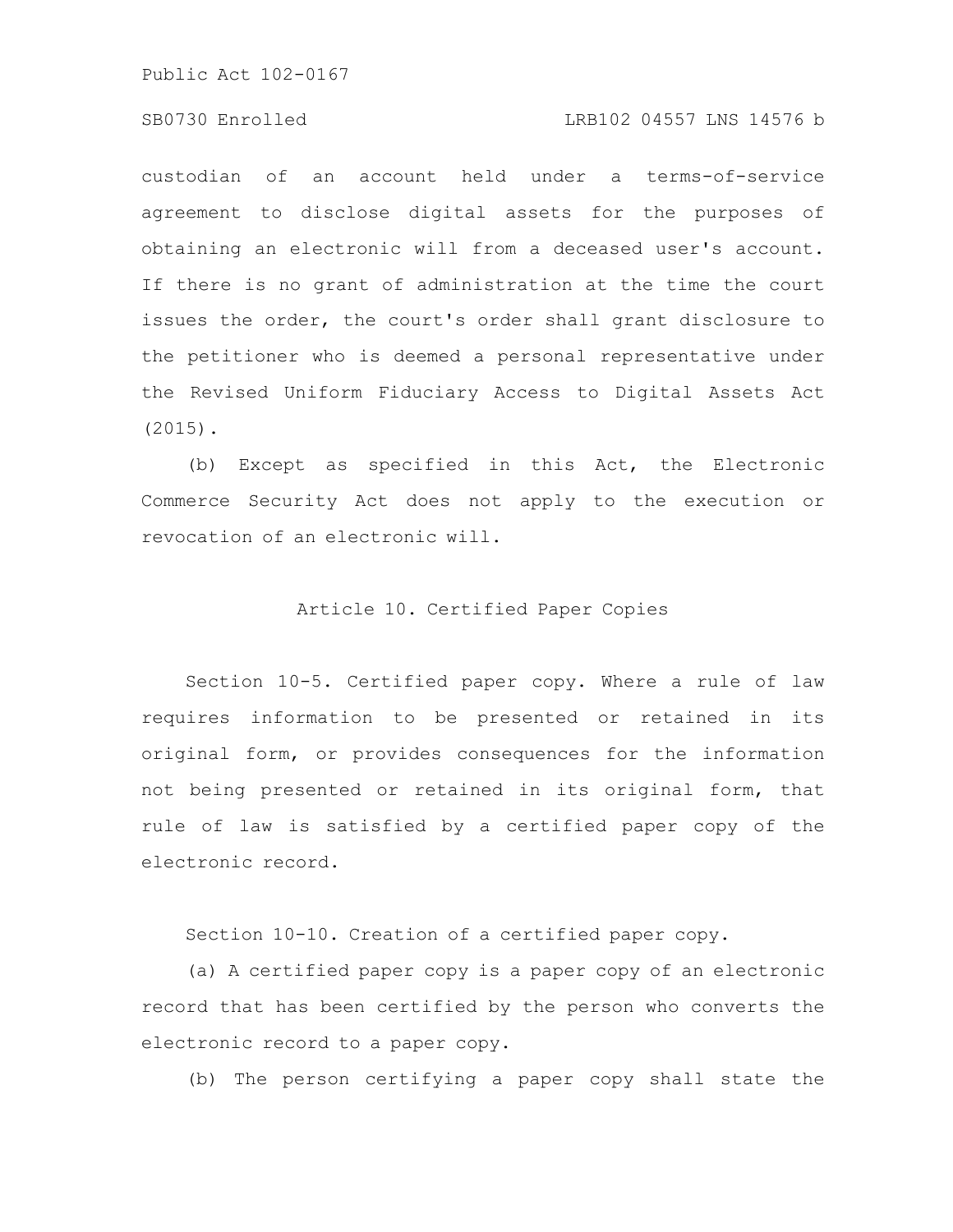following:

(1) the date that the person prepared the paper copy;

(2) the name of the person who prepared the paper copy;

(3) the date that the person who prepared the paper copy came into possession of the electronic record;

(4) a description of how the person who prepared the paper copy came into possession of the electronic record;

(5) confirmation that the paper copy is a complete and correct copy of the electronic record; and

(6) confirmation that the electronic record is a tamper-evident electronic record.

(c) The statements by a person who prepares a certified paper copy shall be made by:

(1) testimony before the court;

(2) a written statement certified under Section 1-109 of the Code of Civil Procedure attached to the paper copy; or

(3) an affidavit attached to the paper copy.

(d) A certified paper copy of a tamper-evident electronic record, other than an electronic will, may be created any time after the signer signs the electronic record under the Electronic Commerce Security Act.

(e) A certified paper copy of an electronic will may be created any time after the testator signs the electronic will or directs another person in the testator's presence to sign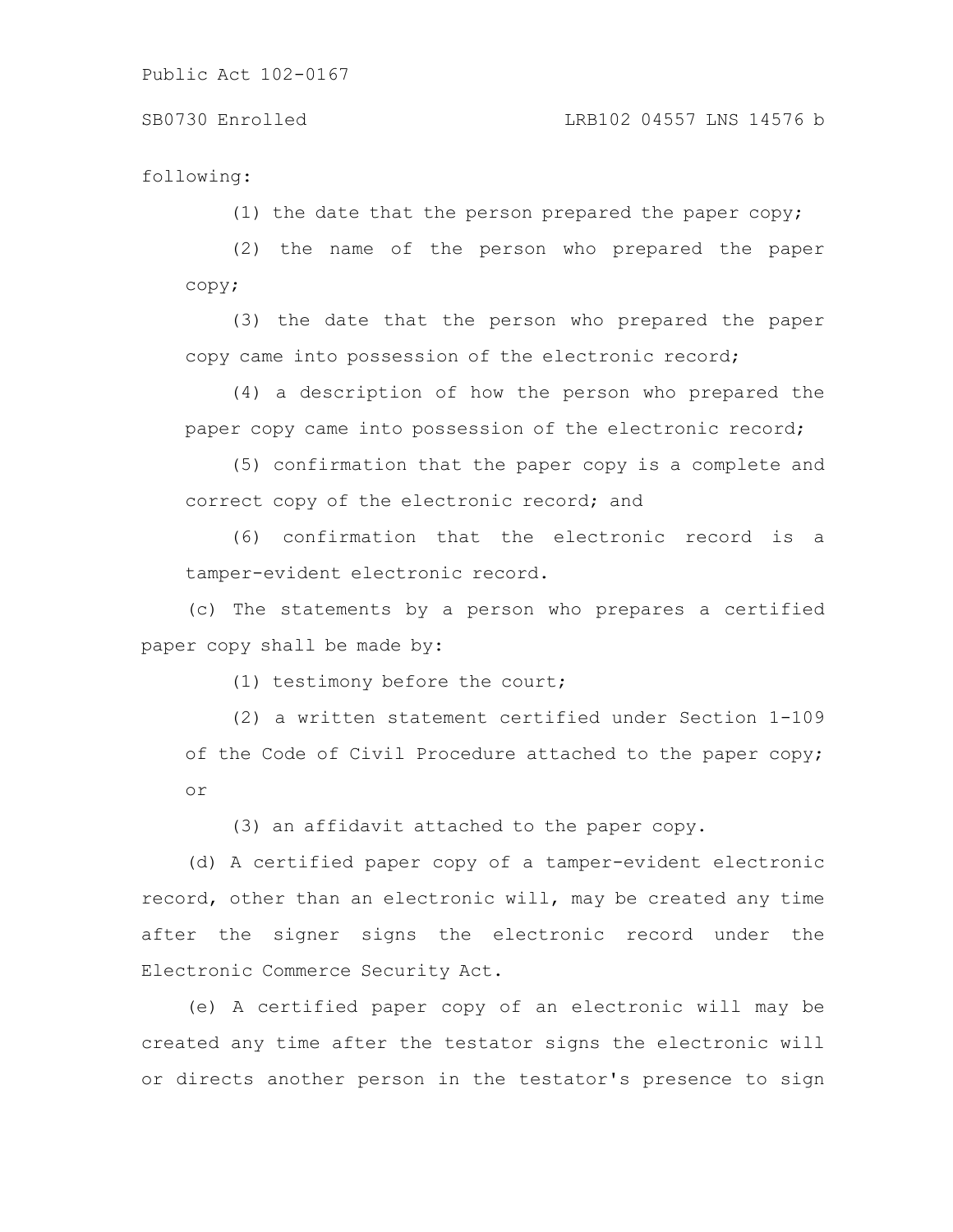SB0730 Enrolled LRB102 04557 LNS 14576 b

the electronic will.

Section 10-15. Witnessing a certified paper copy.

(a) A certified paper copy of an electronic record may be witnessed after it is prepared. The witness shall be in the signer's presence when the signer acknowledges the electronic signature as the signer's act.

(b) If an electronic will is not attested to by 2 or more credible witnesses, a certified paper copy of the electronic will may be attested to by witnesses in the testator's presence after the testator acknowledges the electronic signature as the testator's act.

# Article 15. Remote Witnesses

Section 15-5. Remote witness for document other than a will.

(a) A person may witness any document, other than a will, using audio-video communication between the individual signing the document and the witness. The signatures may be contained in a single document or the document may be signed in counterparts. The counterparts of a document may be electronic records, paper copies, or any combination thereof.

(b) During the audio-video communication:

(1) the witness shall determine the identity of the signer;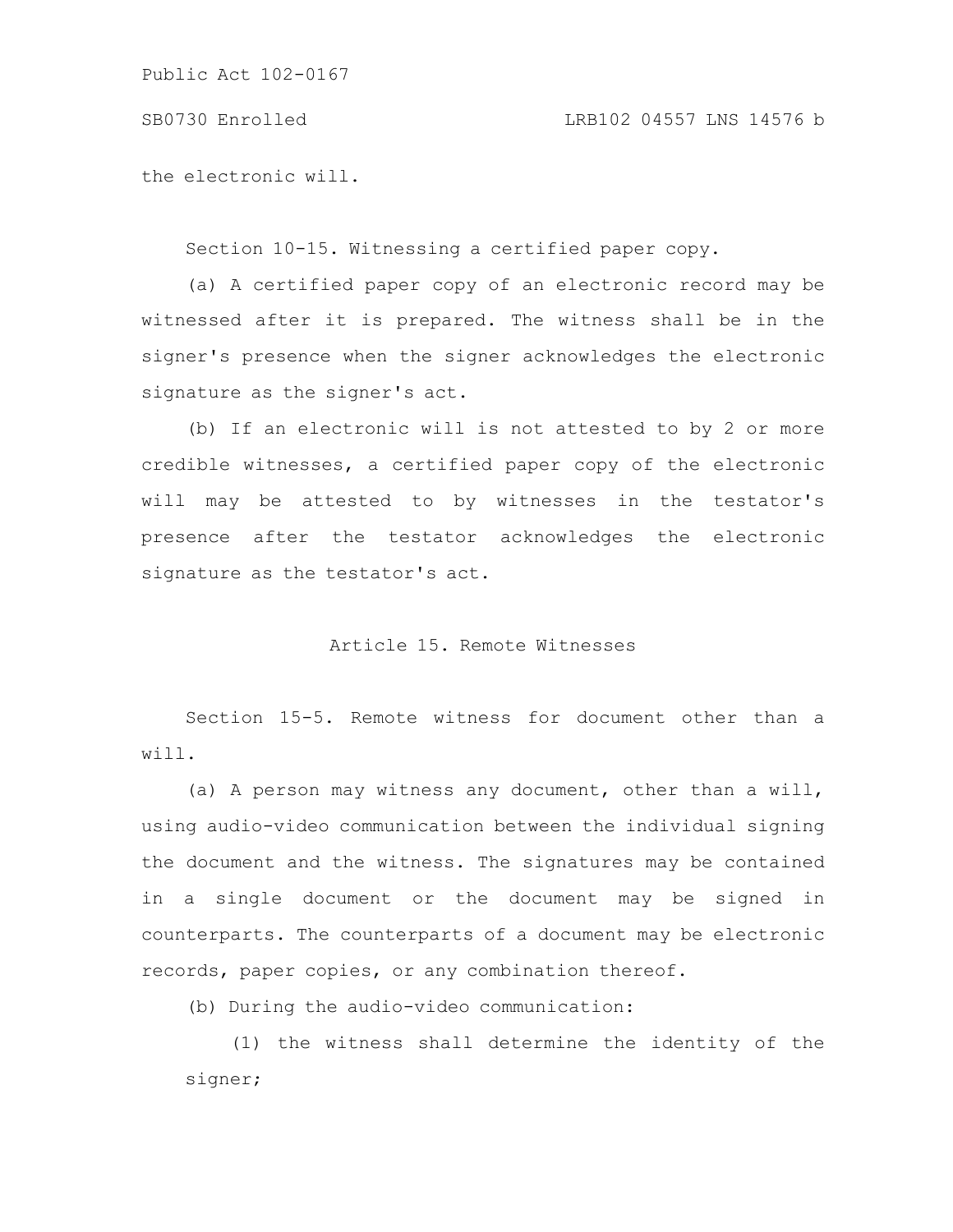# SB0730 Enrolled LRB102 04557 LNS 14576 b

(2) the signer of the document shall sign the document; if the document is an electronic record, it shall be a tamper-evident electronic record; and

(3) the witness shall sign the document previously signed or acknowledged by the signer, or if signed in counterparts, a separate witness's signature page of the document.

(c) If the witness is signing a document in counterparts, then the witness's signed signature page or a copy of the same shall be attached to the document within 10 business days of the signing and before the signer's death or incapacity. The document becomes effective when the witness's signed signature page or a copy of the same is attached to the document.

Section 15-10. Remote attestation for will.

(a) To be valid under this Act, a will attested to through audio-video communication shall designate this State as its place of execution, be signed by the testator or by some person at the testator's direction and in the testator's presence, and be attested to in the presence of the testator by 2 or more credible witnesses who are located in the United States at the time of the attestation.

(b) The will being attested to by audio-video communication may be an electronic will, a paper copy of an electronic will, or a paper document. An electronic will being attested to shall be a single document containing all the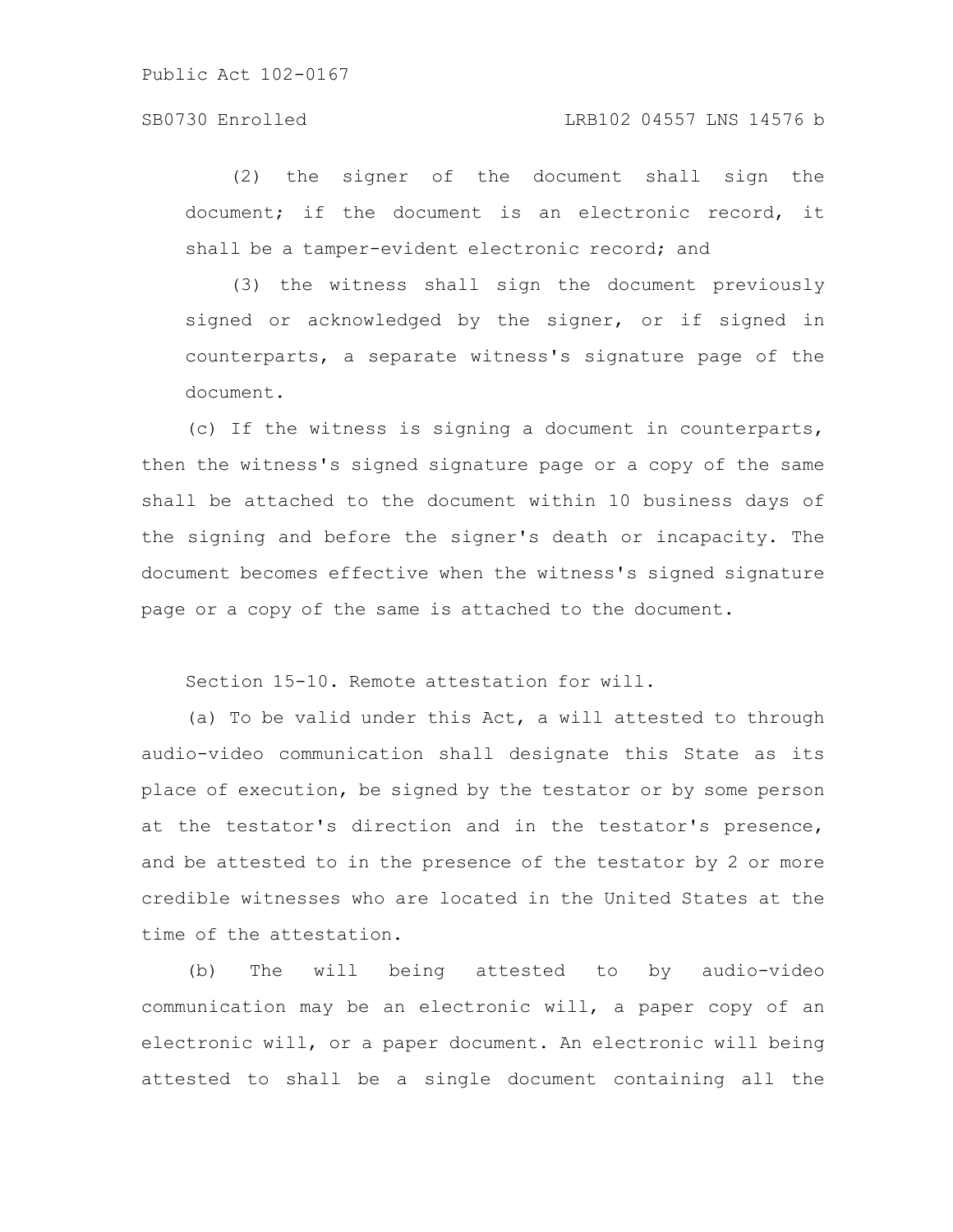# SB0730 Enrolled LRB102 04557 LNS 14576 b

signature pages, attestation clauses, and affidavits forming a part of the will. A will that is a paper copy of an electronic will or a paper document may have separate signature pages, attestation clauses, or affidavits that are electronic records or paper documents. Separate signature pages, attestation clauses, or affidavits may be distributed to the witness before the audio-video communication.

(c) The testator shall sign the will or direct a person in the testator's presence to sign. A person signing at the testator's direction shall not be an attesting witness, a person receiving a beneficial legacy or interest under the will, or the spouse or child of a person receiving a beneficial legacy or interest under the will.

(d) During an audio-video communication:

(1) the witness shall determine the testator's identity;

(2) the testator shall sign the will, direct another person in the testator's presence to sign the will, or acknowledge the signature as the testator's act; and

(3) the witness shall attest to the will in the testator's presence.

(e) If the will consists of separate signature pages, attestation clauses, or affidavits forming a part of the will, the testator or a person appointed by the testator shall attach the witness's signed signature page, attestation clause, or affidavit forming a part of the will or a copy of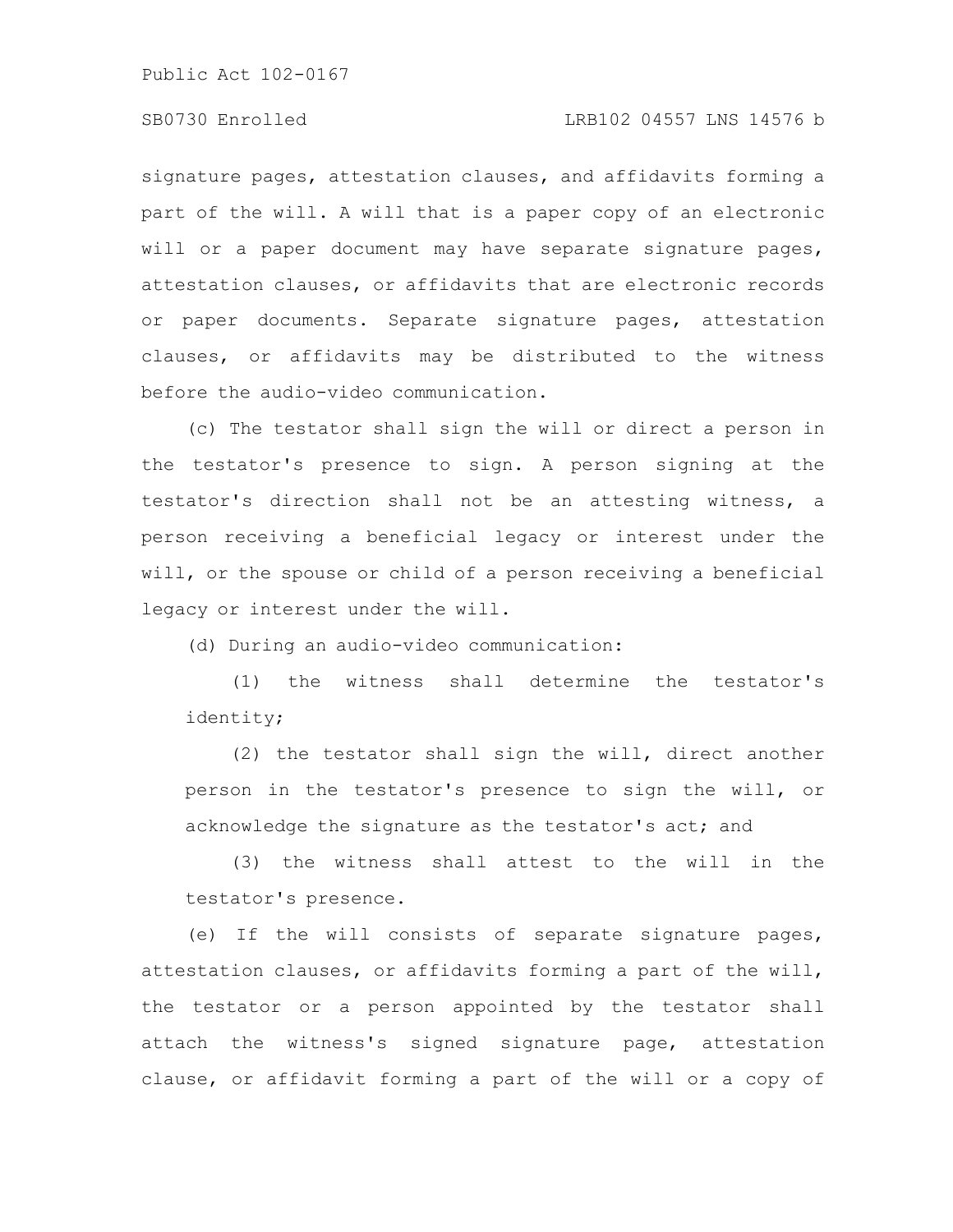# SB0730 Enrolled LRB102 04557 LNS 14576 b

the same to the paper document containing the testator's signature or a paper copy of the electronic will within 10 business days of the attestation.

Section 15-15. Determining a signer's or testator's identity. A witness shall determine a signer's or testator's identity by one or more of the following methods:

(1) personal knowledge;

(2) a government-issued identification;

(3) another form of identification that includes a photograph of the holder; or

(4) identity proofing.

Section 15-20. Remote witnessing and notarization during the COVID-19 emergency declaration.

(a) The purpose of this Section is to give statutory approval to the notary and witness guidelines provided in Executive Order 2020-14.

(b) Notwithstanding any provision of law or rule, effective March 26, 2020 and ending 30 days after the expiration of the Governor's emergency declaration regarding COVID-19, a notarial act or an act of witnessing, including when a person must "appear before", act "in the presence of", or any variation thereof, may be performed through means of 2-way audio-video communication technology that allows for direct contemporaneous interaction by sight and sound between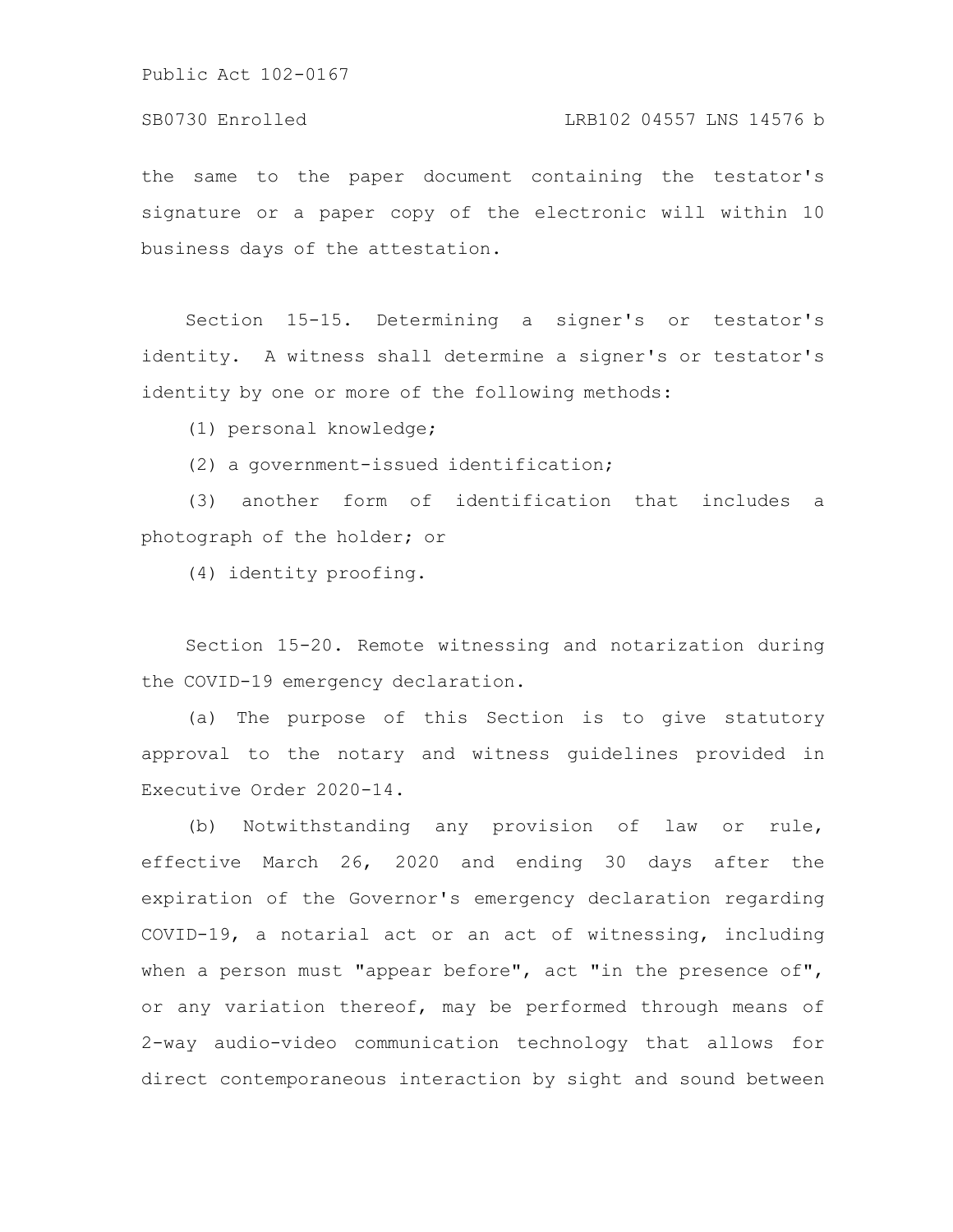the individual signing the document, the witness, and the notary public.

(c) A notarial act satisfies the "appearing before" requirement under Section 6-102 of the Illinois Notary Public Act if the notary public performs a remote notarization via 2-way audio-video communication technology, if the notary public commissioned in this State is physically within the State while performing the notarial act and the transaction follows any guidance or rules provided by the Secretary of State in existence on the date of notarization.

(d) An act of witnessing and the technology used in the audio-video communication shall substantially comply with the following process:

(1) the 2-way audio-video communication shall be recorded and preserved by the signatory or the signatory's designee for a period of at least 3 years;

(2) the signatory shall attest to being physically located in the State during the 2-way audio-video communication;

(3) the witness shall attest to being physically located in the State during the 2-way audio-video communication;

(4) the signatory shall affirmatively state on the 2-way audio-video communication what document the signatory is signing;

(5) each page of the document being witnessed shall be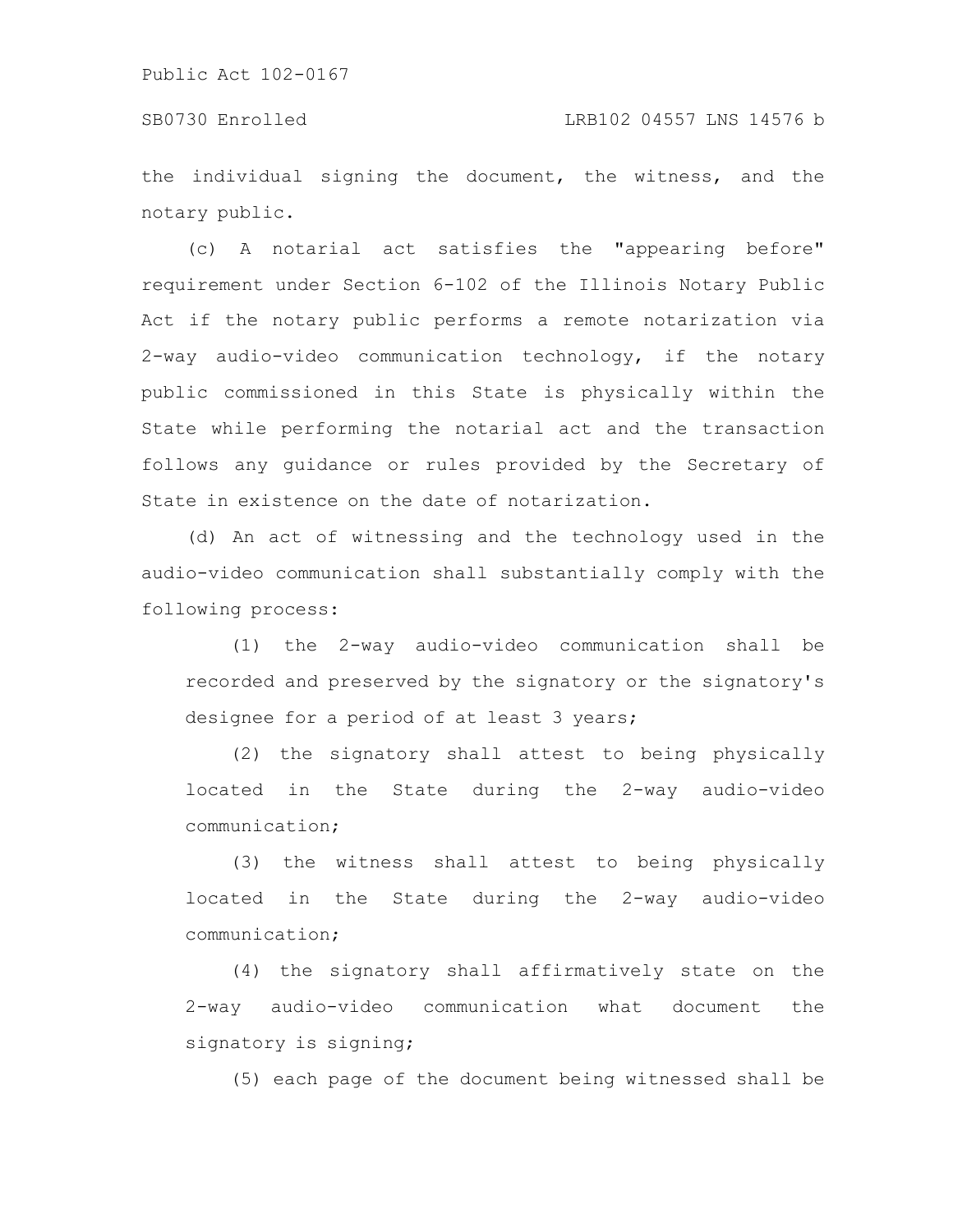# SB0730 Enrolled LRB102 04557 LNS 14576 b

shown to the witness on the 2-way audio-video communication technology in a means clearly legible to the witness;

(6) the act of signing shall be captured sufficiently up close on the 2-way audio-video communication for the witness to observe;

(7) the signatory shall transmit by overnight mail, fax, electronic, or other means a legible copy of the entire signed document directly to the witness no later than the day after the document is signed;

(8) the witness shall sign the transmitted copy of the document as a witness and transmit the signed copy of the document back via overnight mail, fax, electronic, or other means to the signatory within 24 hours of receipt; and

(9) if necessary, the witness may sign the original signed document as of the date of the original execution by the signatory if the witness receives the original signed document together with the electronically witnessed copy within 30 days from the date of the remote witnessing.

(e) The prohibition on electronic signatures on certain documents in subsection (c) of Section 120 of the Electronic Commerce Security Act remains in full effect.

(f) Notwithstanding any law or rule of this State to the contrary, absent an express prohibition in a document against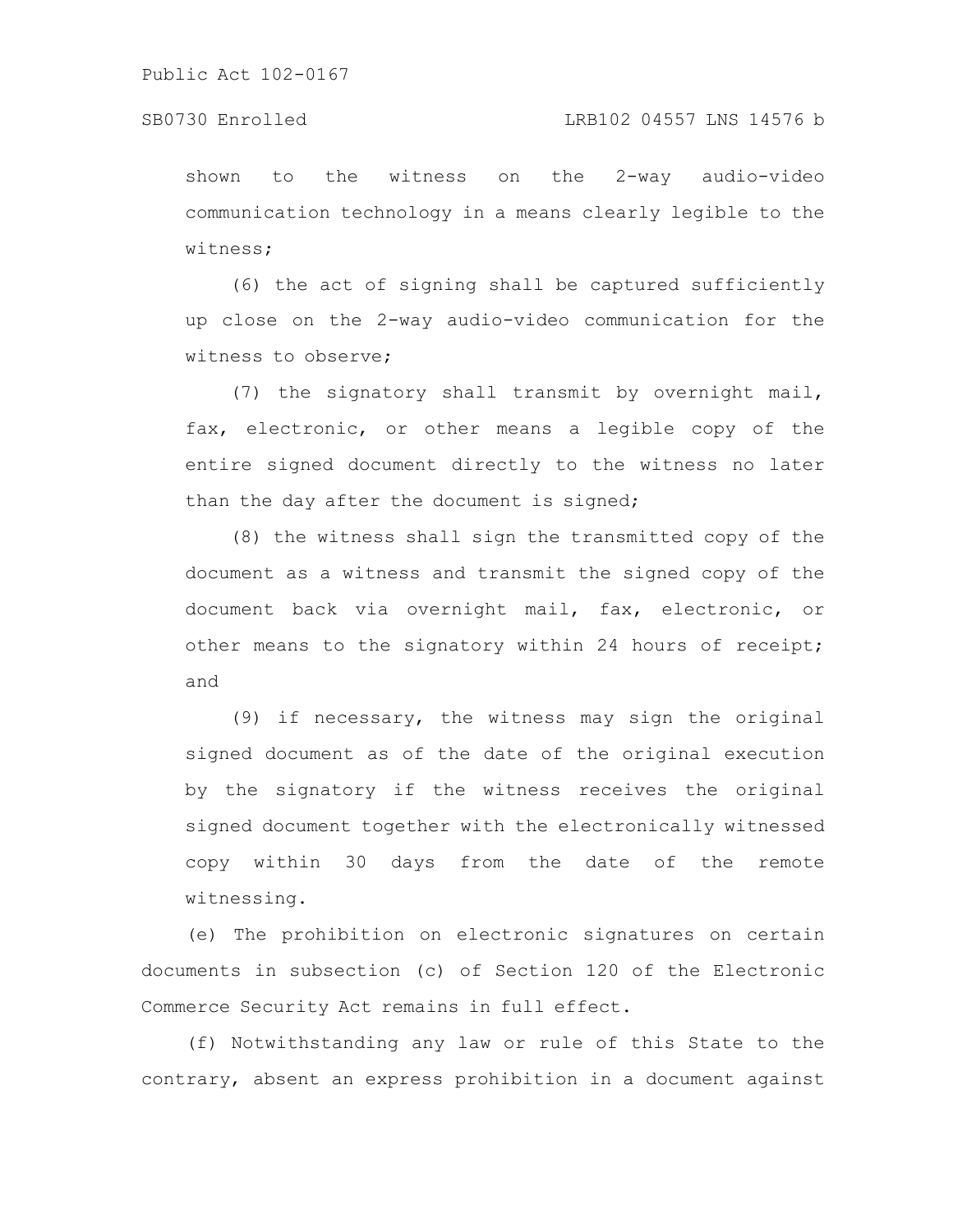# SB0730 Enrolled LRB102 04557 LNS 14576 b

signing in counterparts, all legal documents, including, but not limited to, deeds, last wills and testaments, trusts, durable powers of attorney for property, and powers of attorney for health care, may be signed in counterparts by the witnesses and the signatory. A notary public shall be presented with a fax or electronic copy of the document signature pages showing the witness signatures on the same date the document is signed by the signatory if the notary public is being asked to certify to the appearance of the witnesses to a document.

(g) Any technology issues that may occur do not impact the validity or effect of any instrument or document signed under this Section. As used in this Section, "technology issues" include, but are not limited to, problems with the Internet connection, user error related to the use of technology, the file containing a recorded act becoming corrupted, or other temporary malfunctions involving the technology used in an act of witnessing or a notarial act.

# Article 20. Admission of Wills to Probate

Section 20-5. Electronic will. In addition to the requirements of Section 6-2 of the Probate Act of 1975, the petitioner shall state in the petition to have an electronic will admitted to probate that the electronic will is a tamper-evident electronic record and it has not been altered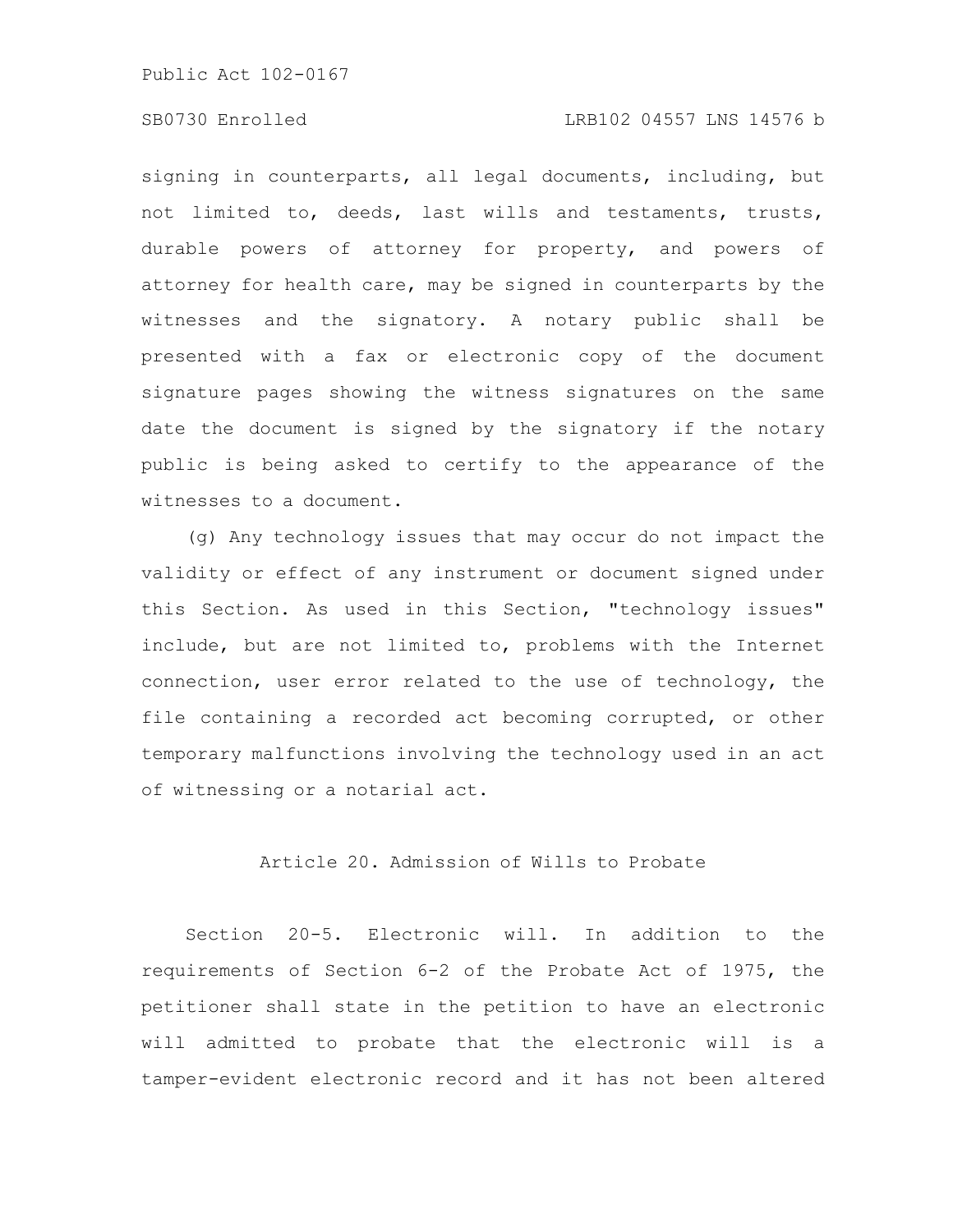apart from the electronic signatures and other information that arises in the normal course of communication, storage, and display.

Section 20-10. Admission of paper copy of electronic will. Before being admitted to probate, a paper copy of an electronic will shall be:

(1) certified under Section 10-10; or

(2) supported by sufficient evidence to overcome the presumption under subsection (b) of Section 5-10 that the testator revoked the electronic will.

Section 20-15. Admission of wills attested to by witnesses who are physically present. An electronic will or paper copy of an electronic will attested to by witnesses who are all in the testator's physical presence at the time of attestation shall be sufficiently proved under Section 6-4 of the Probate Act of 1975 to be admitted to probate.

Section 20-20. Admission of wills attested to by a remote witness.

(a) A will, other than a will signed under Section 15-20, attested to by one or more remote witnesses is sufficiently proved to be admitted to probate when each of at least 2 of the attesting witnesses make the statements described in subsection (b), and if the testator appointed a person to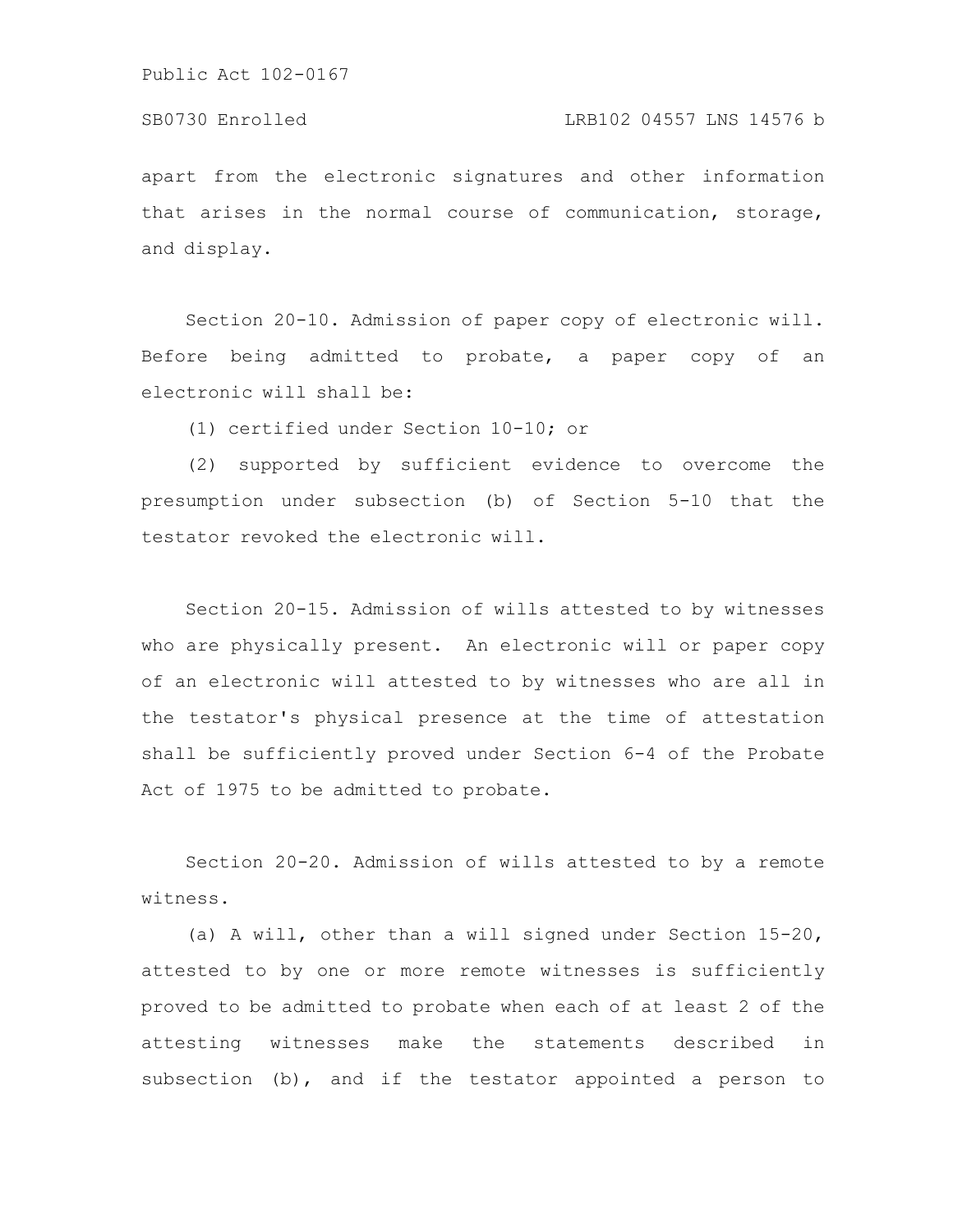attach any separate signature pages, attestation clauses, or affidavits forming a part of a paper copy of an electronic will or paper document, each appointed person, other than the testator, makes the statements described in subsection (d).

(b) Each attesting witness shall state that:

(1) the attesting witness was present and saw the testator or some person in the testator's presence and by the testator's direction sign the will in the presence of the witness or the testator acknowledged it to the witness as the testator's act;

(2) the will was attested to by the witness in the presence of the testator;

(3) the witness believed the testator to be of sound mind and memory at the time of signing or acknowledging the will; and

(4) if the attesting witness is a remote witness, the method used to determine the testator's identity.

(c) The statements of an attesting witness under subsection (b) may be made by:

(1) testimony before the court;

(2) an attestation clause signed by the witness and attached to the will within 10 business days of the execution;

(3) an affidavit that is signed by the witness at the time of attestation and is attached to the will within 10 business days; or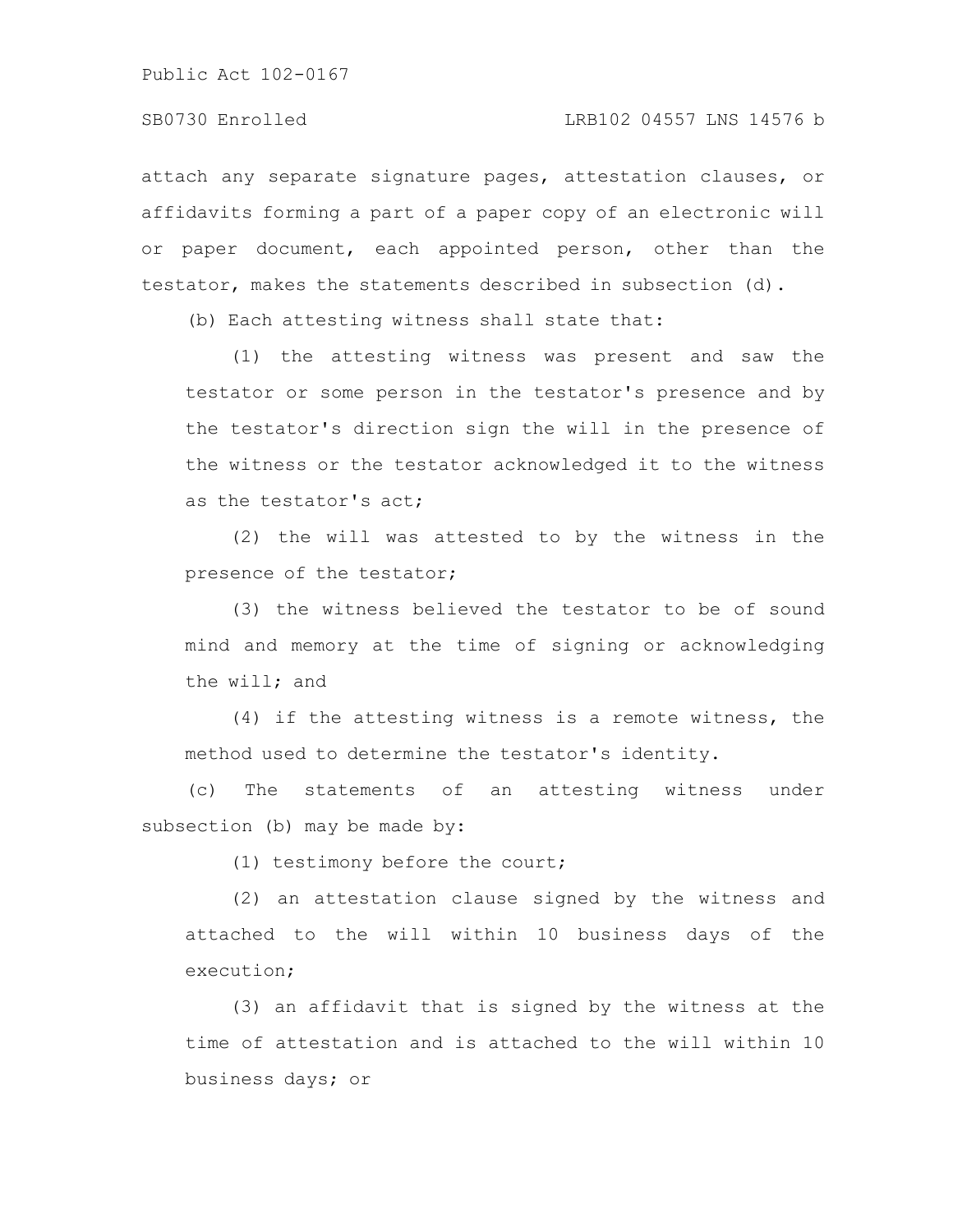# SB0730 Enrolled LRB102 04557 LNS 14576 b

(4) an affidavit that is signed after the time of attestation and is attached to an accurate copy of the will.

(d) Any person appointed by the testator to attach to the will the witnesses' signed signature pages, attestation clauses, or affidavits forming a part of the will or copies of the same shall state:

(1) that the signed signature pages, attestation clauses, or affidavits forming a part of the will or copies of the same were attached within 10 business days of each witness's attestation;

(2) that the person attached the signed signature pages, attestation clauses, or affidavits forming a part of the will or copies of the same to the testator's complete and correct will; and

(3) if the signed signature pages, attestation clauses, or affidavits forming a part of the will were signed as electronic records, the statements required to certify the paper copies of the electronic records under Section 10-10.

(e) The statements under subsection (d) by any person, other than the testator, attaching the attesting witnesses signature pages, attestation clauses, affidavits, or copies of the same may be made by:

(1) testimony before the court;

(2) a written statement certified under Section 1-109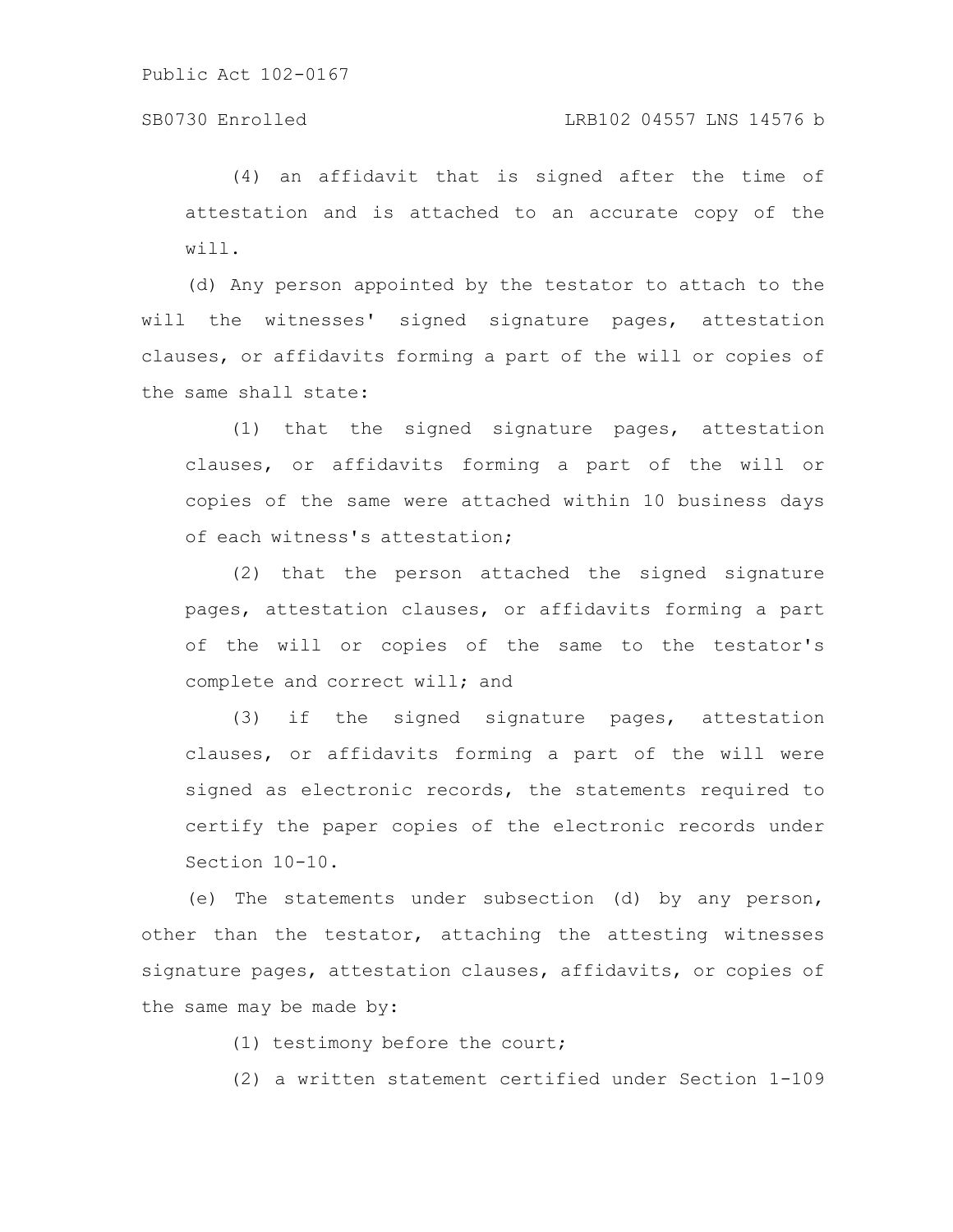of the Code of Civil Procedure that is signed and attached to the will when attaching the signature pages, attestation clauses, affidavits of the witnesses, or copies of the same; or

(3) an affidavit signed at or after the time of attaching the signature pages, attestation clauses, affidavits of the witnesses, or copies of the same and attached to the will or an accurate copy of the will.

Section 20-25. Admission of a will signed during the COVID-19 emergency declaration. A will attested to by a remote witness under Section 15-20 is sufficiently proved to be admitted to probate when each of at least 2 attesting witnesses:

(1) sign an attestation clause or affidavit substantially complying with the statements required under subsection (a) of Section 6-4 of the Probate Act of 1975 within 48 hours of the act of witnessing, and the attestation clause, affidavit, or a copy of the same is attached to the will signed by the testator or an accurate copy of the will;

(2) sign an attestation clause or affidavit at or after the act of witnessing that is attached to the will or an accurate copy of the will stating the testator and remote witness to the will substantially complied with Section 15-20 and the remote witness believed the testator to be of sound mind and memory at the time of the signing; or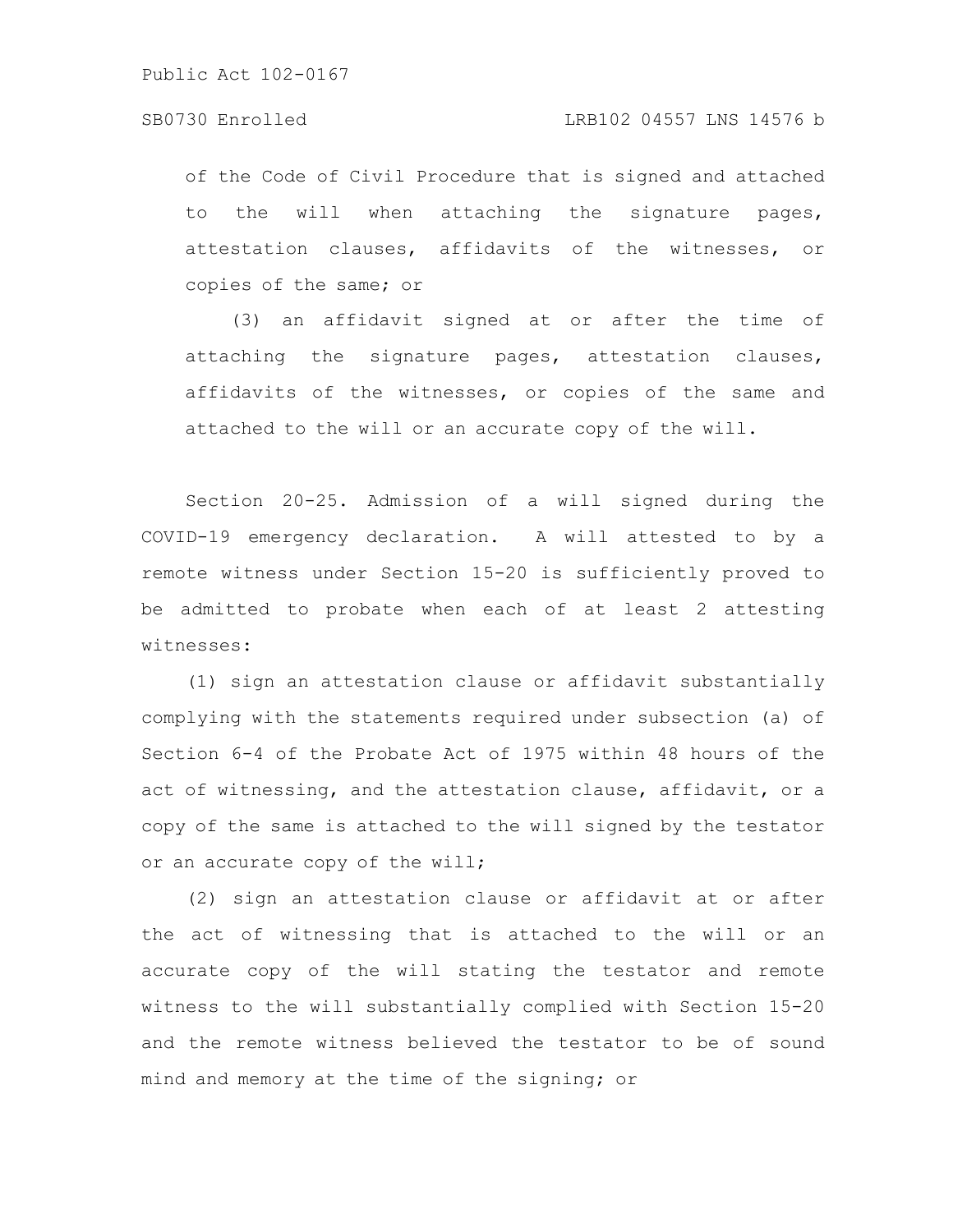(3) testify in court that the testator and remote witness substantially complied with Section 15-20 and that the remote witness believed the testator to be of sound mind and memory at the time of the signing.

Section 20-30. Evidence of fraud, forgery, compulsion, or other improper conduct. Nothing in this Article prohibits any party from introducing evidence of fraud, forgery, compulsion, or other improper conduct that in the opinion of the court is deemed sufficient to invalidate the will when being admitted. The proponent may also introduce any other evidence competent to establish the validity of a will. If the proponent establishes the validity of the will by sufficient competent evidence, it shall be admitted to probate unless there is proof of fraud, forgery, compulsion, or other improper conduct that in the opinion of the court is deemed sufficient to invalidate the will.

Section 20-35. Formal proof of will with remote witness under Section 20-20. If a will has been admitted to probate under Section 20-20 before notice, any person entitled to notice under Section 6-10 of the Probate Act of 1975 may file a petition within 42 days after the effective date of the original order admitting the will to probate to require proof of the will, pursuant to this Section. The court shall set the matter for hearing upon such notice to interested persons as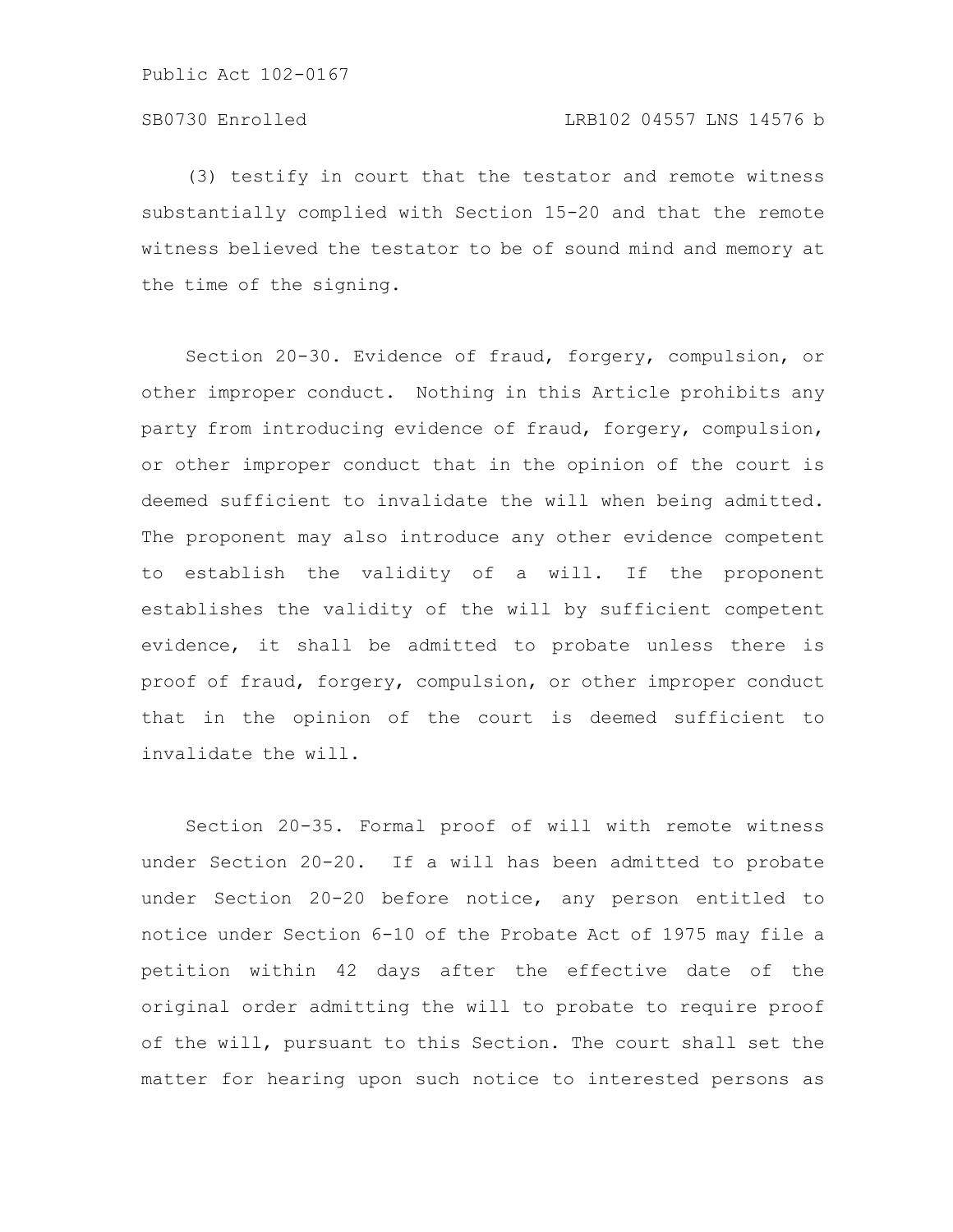the court directs. At the hearing, the proponent shall establish the will by testimony of the relevant parties as provided in paragraph (1) of subsection (c) of Section 10-10, paragraph (1) of subsection (c) of Section 20-20, or paragraph (1) of subsection (e) of Section 20-20 or deposition of the relevant parties following the procedures in Section 6-5 of the Probate Act of 1975 or other evidence as provided in the Probate Act of 1975, but not as provided by paragraph (2) or (3) of subsection (c) of Section 10-10, paragraph (2) or (3) of subsection (c) of Section 20-20, or paragraph (2) or (3) of subsection (e) of Section 20-20, as if the will had not originally been admitted to probate. If the proponent establishes the will by sufficient competent evidence, the original order admitting it to probate and the original order appointing the representative shall be confirmed and effective as to all persons, including creditors, as of the dates of their entries, unless there is proof of fraud, forgery, compulsion, or other improper conduct that in the opinion of the court is sufficient to invalidate or destroy the will. The time for filing a petition to contest a will under Section 8-1 of the Probate Act of 1975 is not extended by the filing of the petition under this Section if the order admitting the will to probate is confirmed, but if that order is vacated, the time for filing the petition under Section 8-2 of the Probate Act of 1975 runs from the date of vacation of the order admitting the will to probate.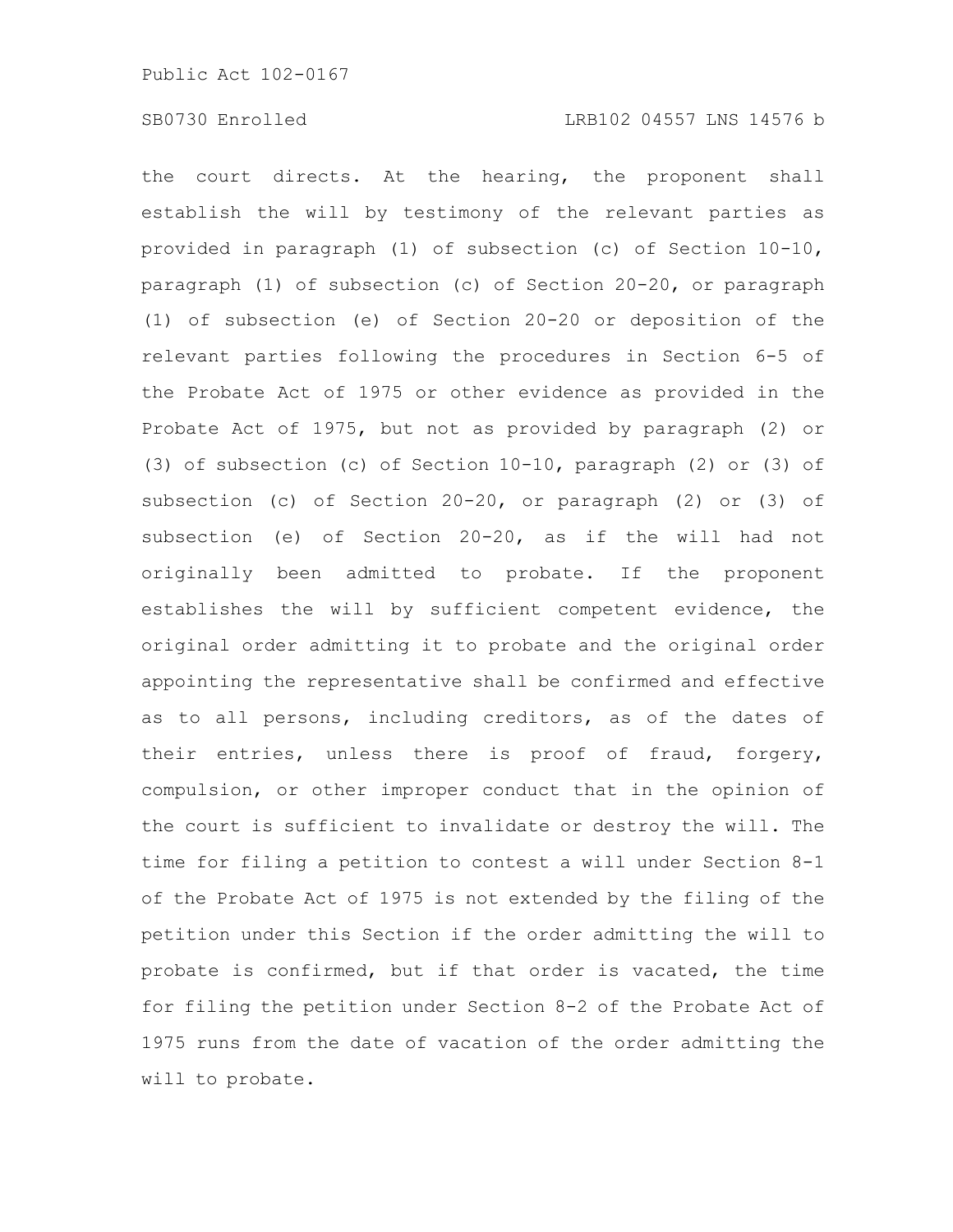Section 20-40. Formal proof of an electronic will. If a petition is filed for proof of an electronic will under Section 6-21 of the Probate Act of 1975 or Section 20-35 of this Act, the Court shall determine whether the electronic will is a tamper-evident electronic record and has not been altered apart from the electronic signatures and other information that arises in the normal course of communication, storage, and display.

Section 20-45. Formal proof of will witnessed during the COVID-19 emergency declaration. Testimony or other evidence at a hearing for formal proof of a will under Section 6-21 of the Probate of 1975 by a remote witness who witnessed the will under Section 15-20 shall establish the testator and remote witness substantially complied with the requirements of Section 15-20 and the remote witness believed the testator to be of sound mind and memory at the time of the signing. Formal proof of a will signed under Section 15-20 does not require testimony or other evidence that the remote witness attested to the will in the presence of the testator. Testimony by the remote witness that conflicts with a statement in the attestation clause or affidavit that the remote witness attested to the will in the presence of the testator does not affect proof of the will or the credibility of the remote witness.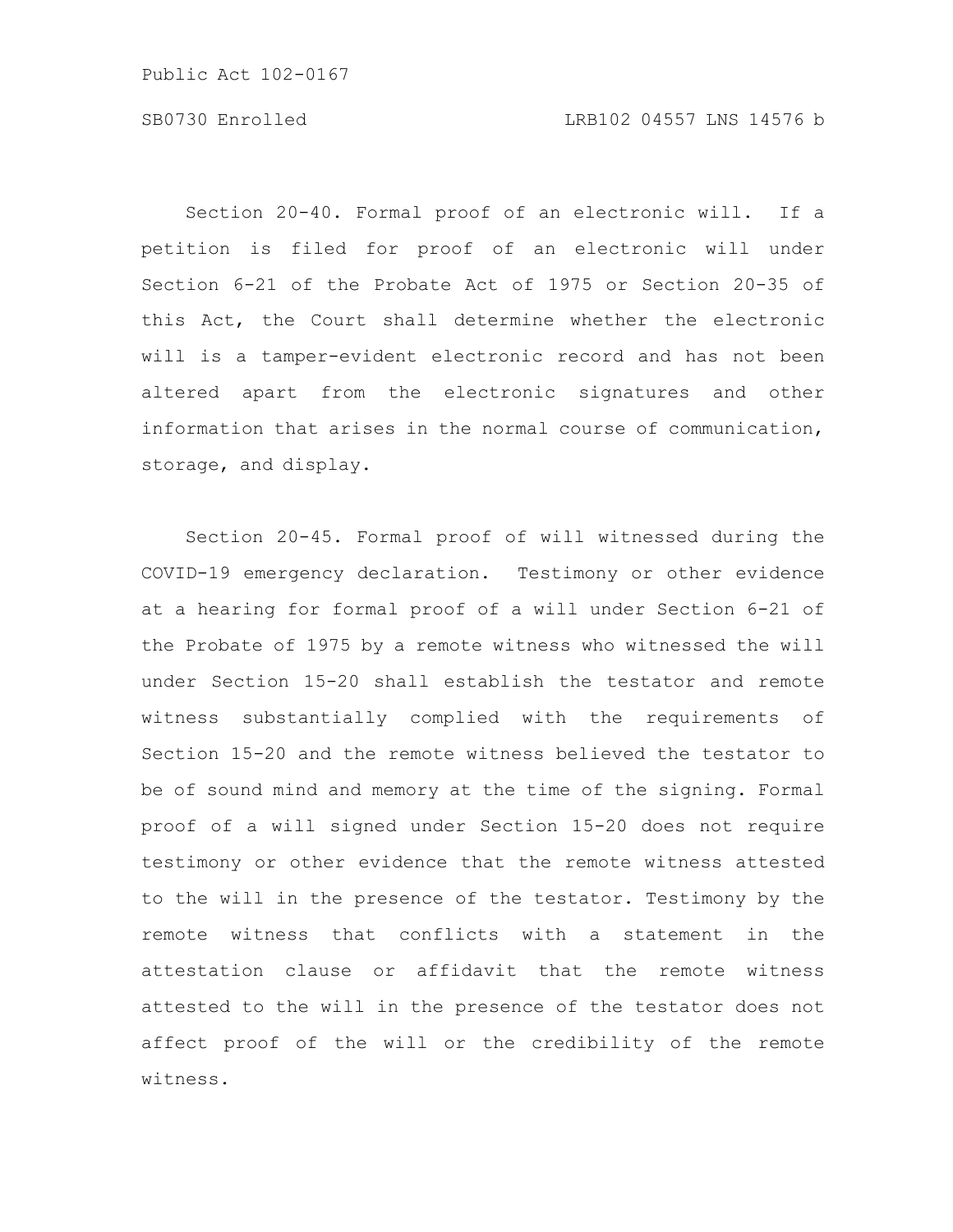SB0730 Enrolled LRB102 04557 LNS 14576 b

Article 95. Amendatory Provisions

Section 95-5. The Electronic Commerce Security Act is amended by changing Sections 5-115, 5-120, 5-125, and 10-130 as follows:

(5 ILCS 175/5-115)

Sec. 5-115. Electronic records.

(a) Where a rule of law requires information to be "written" or "in writing", or provides for certain consequences if it is not, an electronic record satisfies that rule of law.

(b) The provisions of this Section shall not apply:

(1) when its application would involve a construction of a rule of law that is clearly inconsistent with the manifest intent of the lawmaking body or repugnant to the context of the same rule of law, provided that the mere requirement that information be "in writing", "written", or "printed" shall not by itself be sufficient to establish such intent;

(2) to any rule of law governing the creation or execution of a will or trust; and

(3) to any record that serves as a unique and transferable instrument of rights and obligations under the Uniform Commercial Code including, without limitation,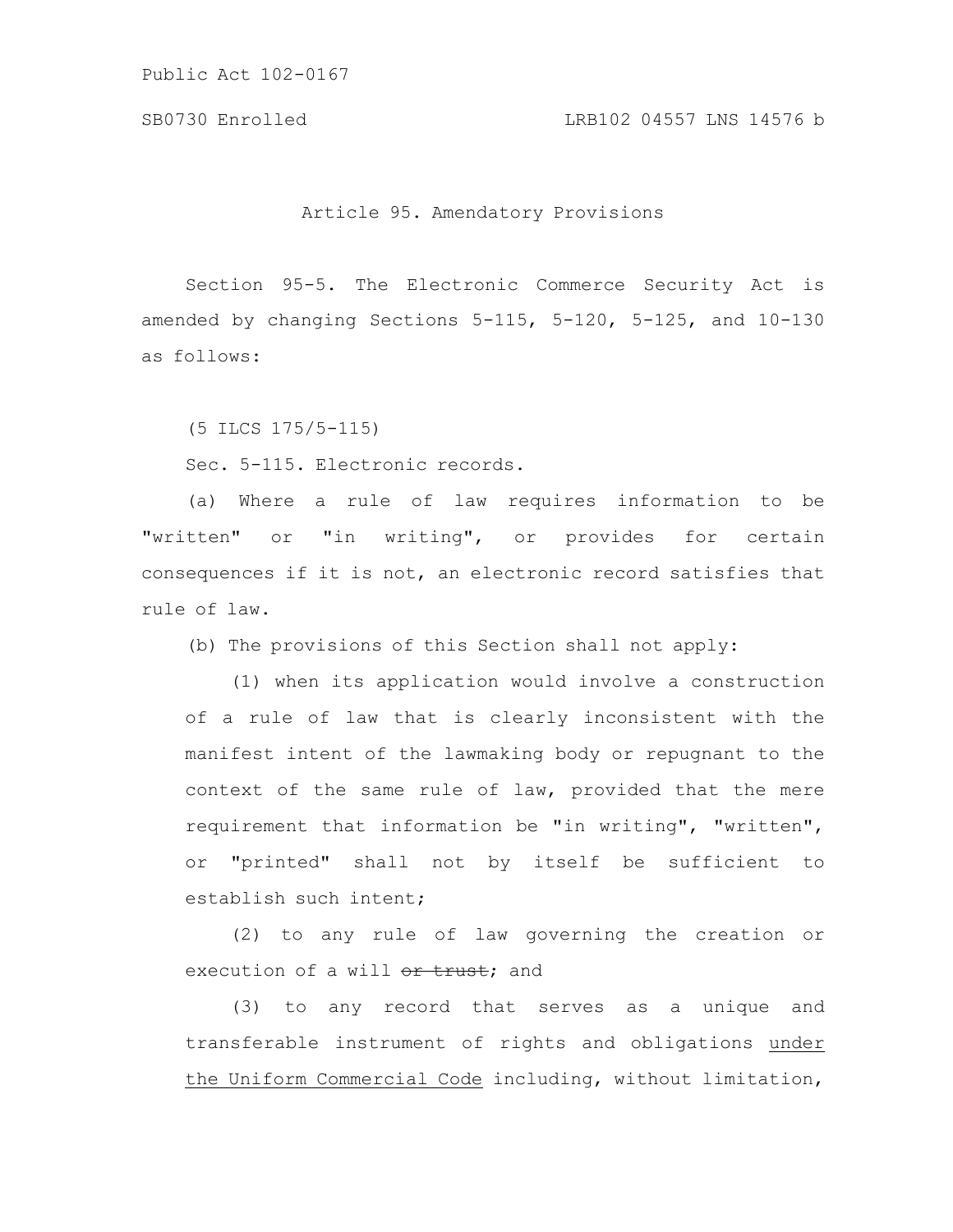# SB0730 Enrolled LRB102 04557 LNS 14576 b

negotiable instruments and other instruments of title wherein possession of the instrument is deemed to confer title, unless an electronic version of such record is created, stored, and transferred in a manner that allows for the existence of only one unique, identifiable, and unalterable original with the functional attributes of an equivalent physical instrument, that can be possessed by only one person, and which cannot be copied except in a form that is readily identifiable as a copy.

(Source: P.A. 101-163, eff. 1-1-20.)

(5 ILCS 175/5-120)

Sec. 5-120. Electronic signatures.

(a) Where a rule of law requires a signature, or provides for certain consequences if a document is not signed, an electronic signature satisfies that rule of law.

 $(a-5)$  In the course of exercising any permitting, licensing, or other regulatory function, a municipality may accept, but shall not require, documents with an electronic signature, including, but not limited to, the technical submissions of a design professional with an electronic signature.

(b) An electronic signature may be proved in any manner, including by showing that a procedure existed by which a party must of necessity have executed a symbol or security procedure for the purpose of verifying that an electronic record is that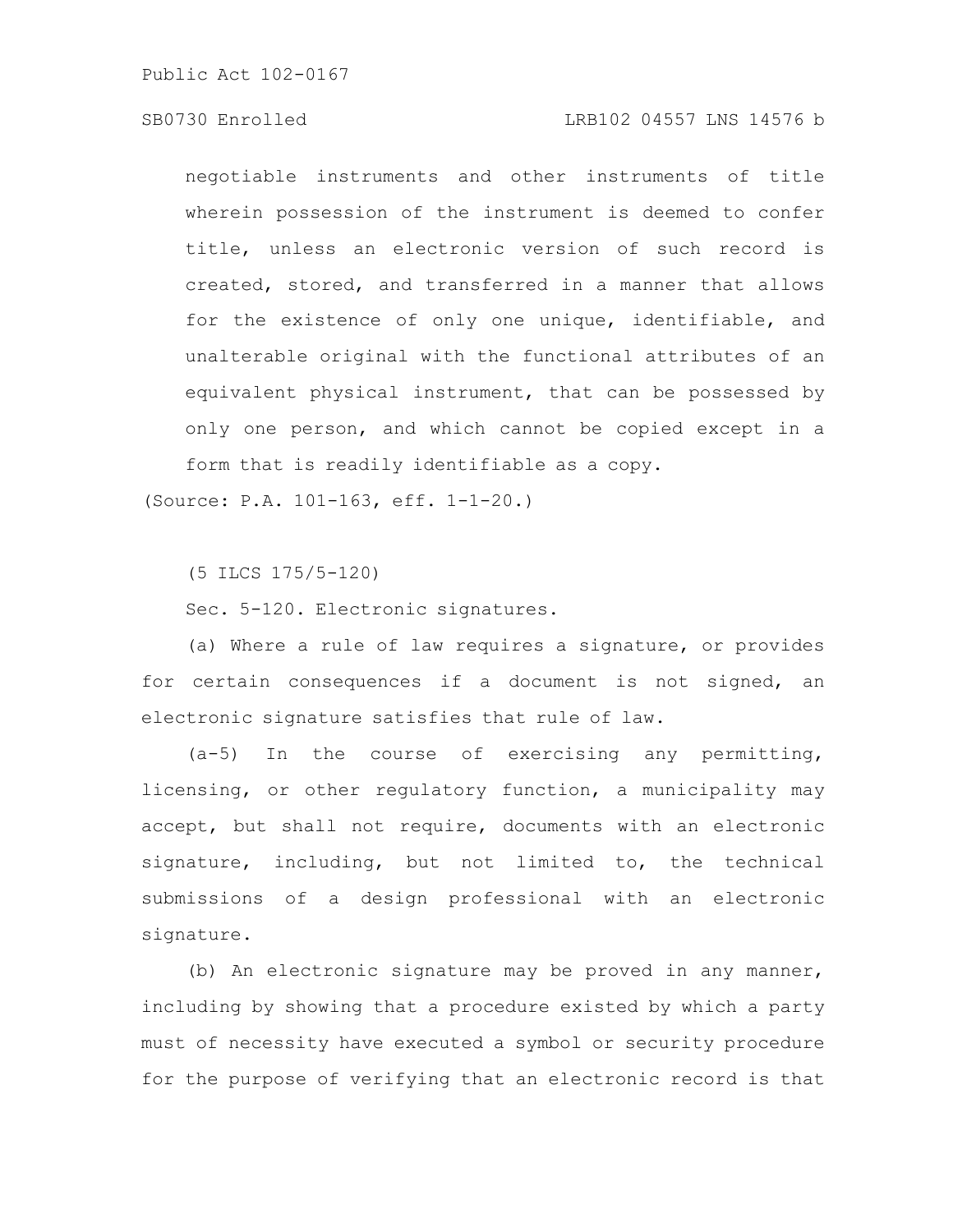# SB0730 Enrolled LRB102 04557 LNS 14576 b

of such party in order to proceed further with a transaction.

(c) The provisions of this Section shall not apply:

(1) when its application would involve a construction of a rule of law that is clearly inconsistent with the manifest intent of the lawmaking body or repugnant to the context of the same rule of law, provided that the mere requirement of a "signature" or that a record be "signed" shall not by itself be sufficient to establish such intent;

(2) to any rule of law governing the creation or execution of a will  $\theta$ r trust; and

(3) to any record that serves as a unique and transferable instrument of rights and obligations under the Uniform Commercial Code including, without limitation, negotiable instruments and other instruments of title wherein possession of the instrument is deemed to confer title, unless an electronic version of such record is created, stored, and transferred in a manner that allows for the existence of only one unique, identifiable, and unalterable original with the functional attributes of an equivalent physical instrument, that can be possessed by only one person, and which cannot be copied except in a form that is readily identifiable as a copy.

(Source: P.A. 101-163, eff. 1-1-20.)

(5 ILCS 175/5-125)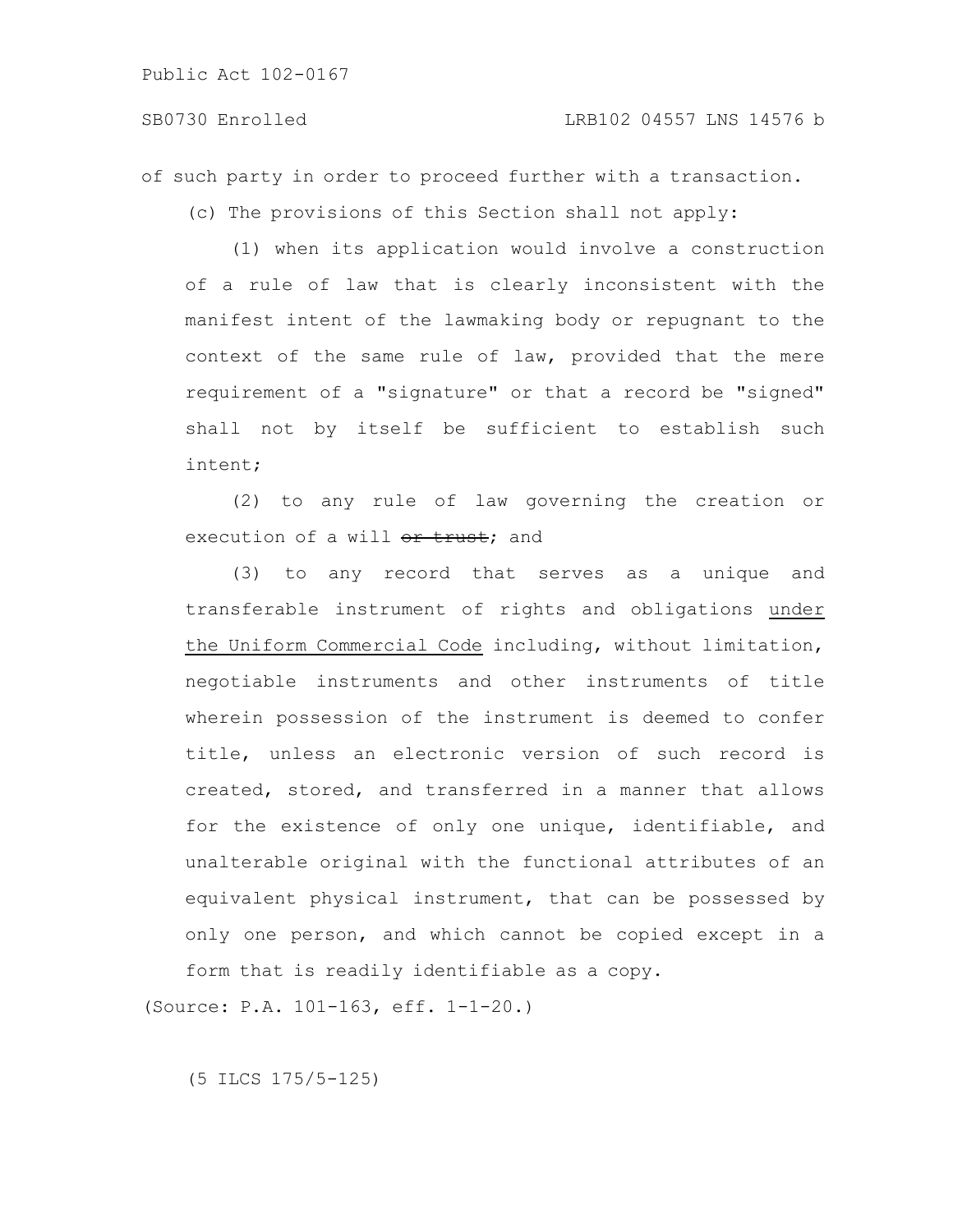### SB0730 Enrolled LRB102 04557 LNS 14576 b

Sec. 5-125. Original.

(a) Where a rule of law requires information to be presented or retained in its original form, or provides consequences for the information not being presented or retained in its original form, that rule of law is satisfied by an electronic record if there exists reliable assurance as to the integrity of the information from the time when it was first generated in its final form, as an electronic record or otherwise.

(b) The criteria for assessing integrity shall be whether the information has remained complete and unaltered, apart from the addition of any endorsement or other information that arises in the normal course of communication, storage and display. The standard of reliability required to ensure that information has remained complete and unaltered shall be assessed in the light of the purpose for which the information was generated and in the light of all the relevant circumstances.

(c) The provisions of this Section do not apply to any record that serves as a unique and transferable instrument of rights and obligations under the Uniform Commercial Code including, without limitation, negotiable instruments and other instruments of title wherein possession of the instrument is deemed to confer title, unless an electronic version of such record is created, stored, and transferred in a manner that allows for the existence of only one unique,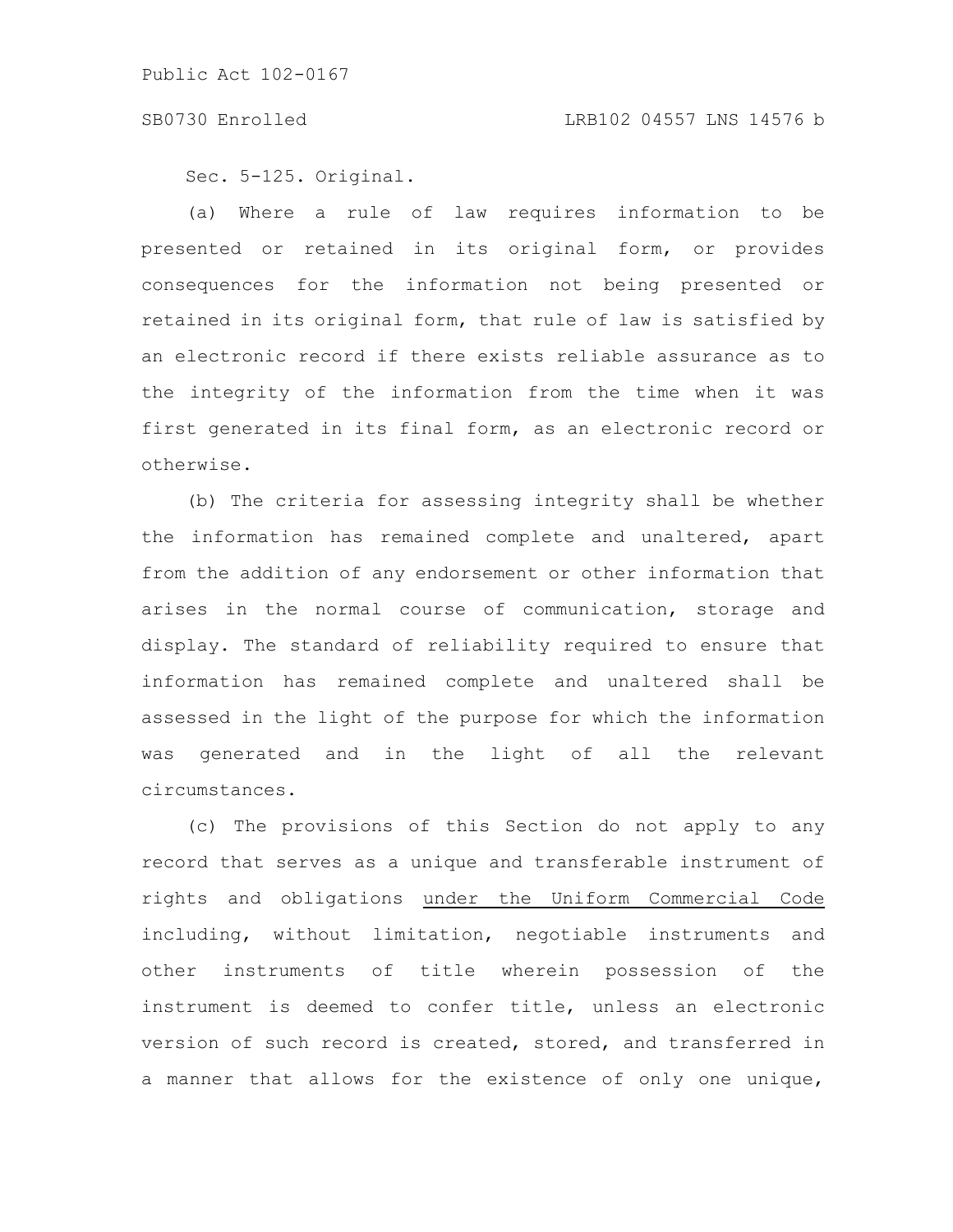# SB0730 Enrolled LRB102 04557 LNS 14576 b

identifiable, and unalterable original with the functional attributes of an equivalent physical instrument, that can be possessed by only one person, and which cannot be copied except in a form that is readily identifiable as a copy. (Source: P.A. 90-759, eff. 7-1-99.)

(5 ILCS 175/10-130)

Sec. 10-130. Attribution of signature.

(a) Except as provided by another applicable rule of law, a secure electronic signature is attributable to the person to whom it correlates, whether or not authorized, if:

(1) the electronic signature resulted from acts of a person that obtained the signature device or other information necessary to create the signature from a source under the control of the alleged signer, creating the appearance that it came from that party;

(2) the access or use occurred under circumstances constituting a failure to exercise reasonable care by the alleged signer; and

(3) the relying party relied reasonably and in good faith to its detriment on the apparent source of the electronic record.

(b) The provisions of this Section shall not apply to transactions and documents intended primarily for personal, family, or household use, or otherwise defined as consumer transactions by applicable law including, but not limited to,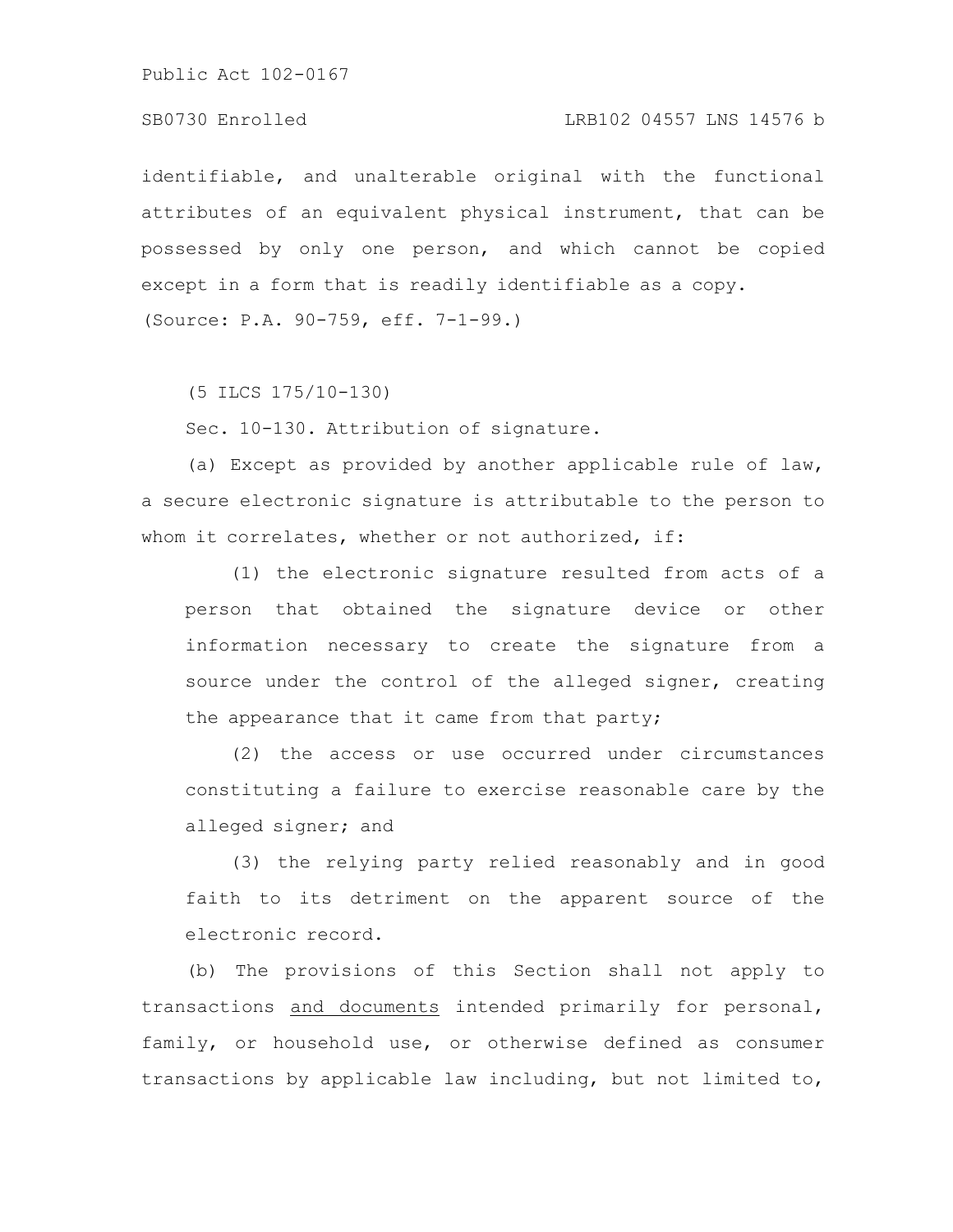credit card and automated teller machine transactions except to the extent allowed by applicable consumer law, trust agreements, powers of attorney for property or health care, beneficiary designation forms, and deeds transferring residential real property.

(Source: P.A. 90-759, eff. 7-1-99.)

Section 95-10. The Probate Act of 1975 is amended by changing Sections  $1-2.18$ ,  $6-5$ ,  $6-6$ ,  $8-1$ , and  $8-2$  and by adding Sections 1-2.25 and 1-2.26 as follows:

(755 ILCS 5/1-2.18) (from Ch. 110 1/2, par. 1-2.18)

Sec. 1-2.18. "Will" includes electronic will, certified paper copy of an electronic will, testament and codicil. (Source: P.A. 81-213.)

(755 ILCS 5/1-2.25 new)

Sec. 1-2.25. Where this Act requires information to be "written" or "in writing", or provides for certain consequences if it is not, an electronic record under the Electronic Wills and Remote Witnesses Act satisfies the provisions of this Act.

(755 ILCS 5/1-2.26 new)

Sec. 1-2.26. "In the presence of" and any variation thereof includes: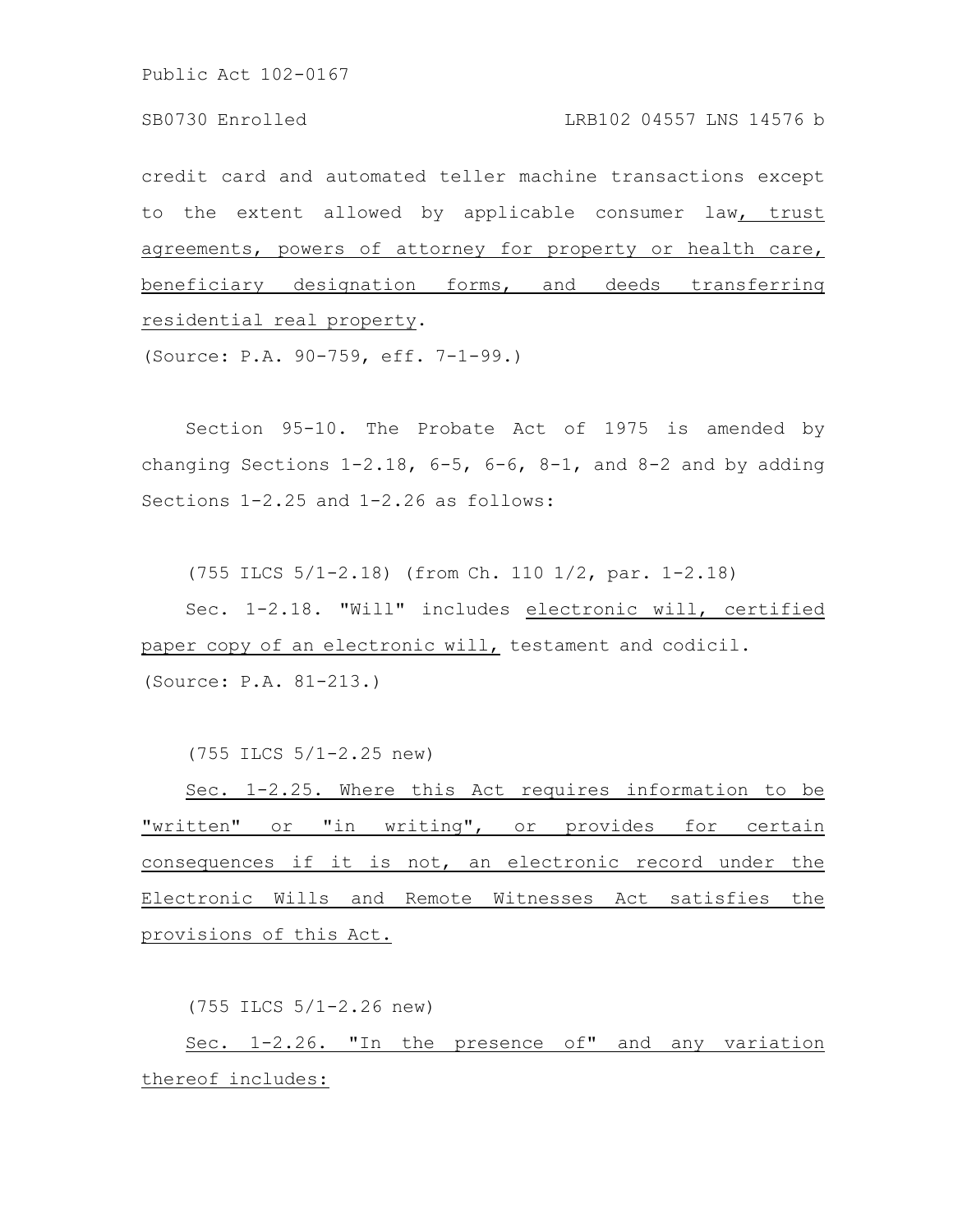SB0730 Enrolled LRB102 04557 LNS 14576 b

(1) being in the same physical location as another person and close enough to see and know the other person is signing a document; or

(2) being in a different physical location from another person, but able, using electronic means, to see, hear, communicate, and know that the person is signing a document in real time.

(755 ILCS 5/6-5) (from Ch. 110 1/2, par. 6-5)

Sec. 6-5. Deposition of witness. + When a witness to a will or other party who shall testify to have a will admitted to probate resides outside the county in which the will is offered for probate or is unable to attend court and can be found and is mentally and physically capable of testifying, the court, upon the petition of any person seeking probate of the will and upon such notice of the petition to persons interested as the court directs, may issue a commission with the will or a photographic copy thereof attached. The commission shall be directed to any judge, notary public, mayor or other chief magistrate of a city or United States consul, vice-consul, consular agent, secretary of legation or commissioned officer in active service of the armed forces of the United States and shall authorize and require the authorized person him to cause that witness or other party to come before the authorized person him at such time and place as the authorized person he designates and to take the deposition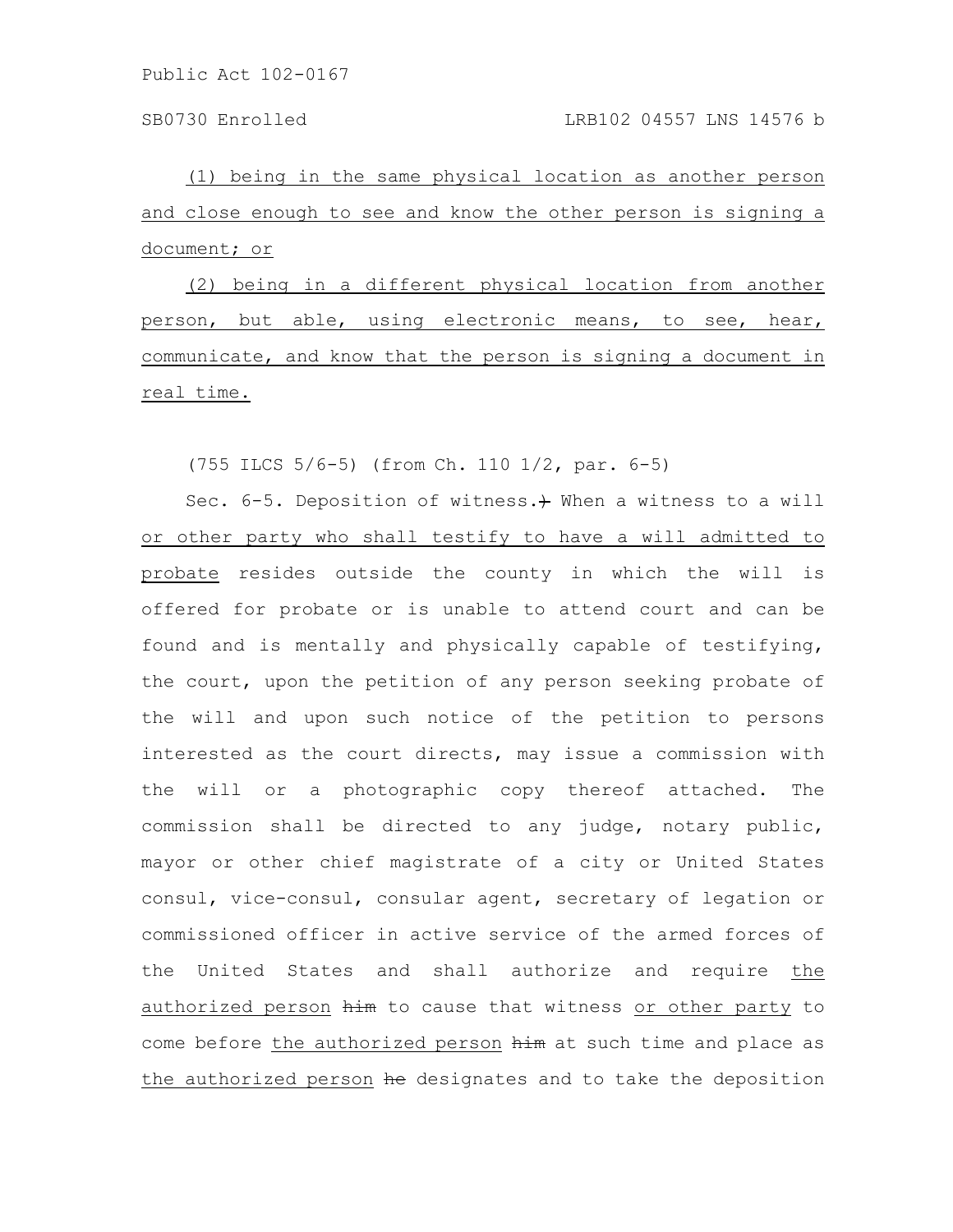of the witness or other party on oath or affirmation and upon all such written interrogatories and cross-interrogatories as may be enclosed with the commission. With the least possible delay the person taking the deposition shall certify it, the commission, and the interrogatories to the court from which the commission issued. When the deposition of a witness or other party is so taken and returned to the court, the his testimony of the witness or other party has the same effect as if the witness or other party he testified in the court from which the commission issued. When the commission is issued to the officer by his official title only and not by name, the seal of the his office attached to the officer's his certificate is sufficient evidence of the officer's his identity and official character.

(Source: P.A. 95-331, eff. 8-21-07.)

(755 ILCS 5/6-6) (from Ch. 110 1/2, par. 6-6)

Sec. 6-6. Proof of handwriting of a deceased or inaccessible witness or a witness with a disability. $+$ 

(a) If a witness to a will or other party who shall testify to have a will admitted (1) is dead, (2) is blind, (3) is mentally or physically incapable of testifying, (4) cannot be found, (5) is in active service of the armed forces of the United States or (6) is outside this State, the court may admit proof of the handwriting of the witness or other party and such other secondary evidence as is admissible in any court of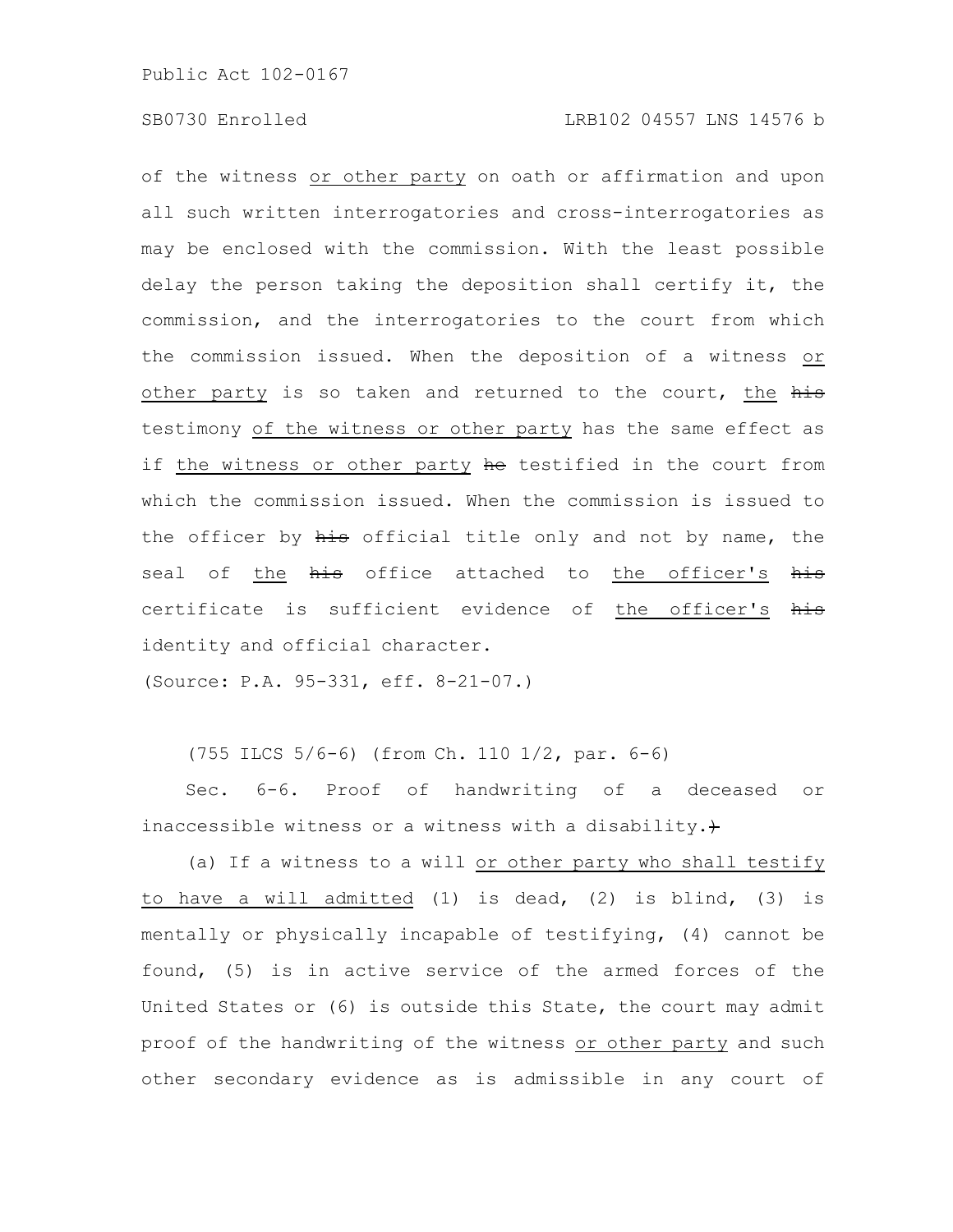# SB0730 Enrolled LRB102 04557 LNS 14576 b

record to establish electronic records or written contracts and may admit the will to probate as though it had been proved by the testimony of the witness or other party. On motion of any interested person or on its own motion, the court may require that the deposition of any such witness or other party, who can be found, is mentally and physically capable of testifying and is not in the active service of the armed forces of the United States outside of the continental United States, be taken as the best evidence thereof.

(b) As used in this Section, "continental United States" means the States of the United States and the District of Columbia.

(Source: P.A. 99-143, eff. 7-27-15.)

(755 ILCS 5/8-1) (from Ch. 110 1/2, par. 8-1)

Sec. 8-1. Contest of admission of will to probate; notice.

(a) Within 6 months after the admission to probate of a domestic will in accordance with the provisions of Section 6-4 or Section 20-20 or 20-25 of the Electronic Wills and Remote Witnesses Act, or of a foreign will in accordance with the provisions of Article VII of this Act, any interested person may file a petition in the proceeding for the administration of the testator's estate or, if no proceeding is pending, in the court in which the will was admitted to probate, to contest the validity of the will.

(b) The petitioner shall cause a copy of the petition to be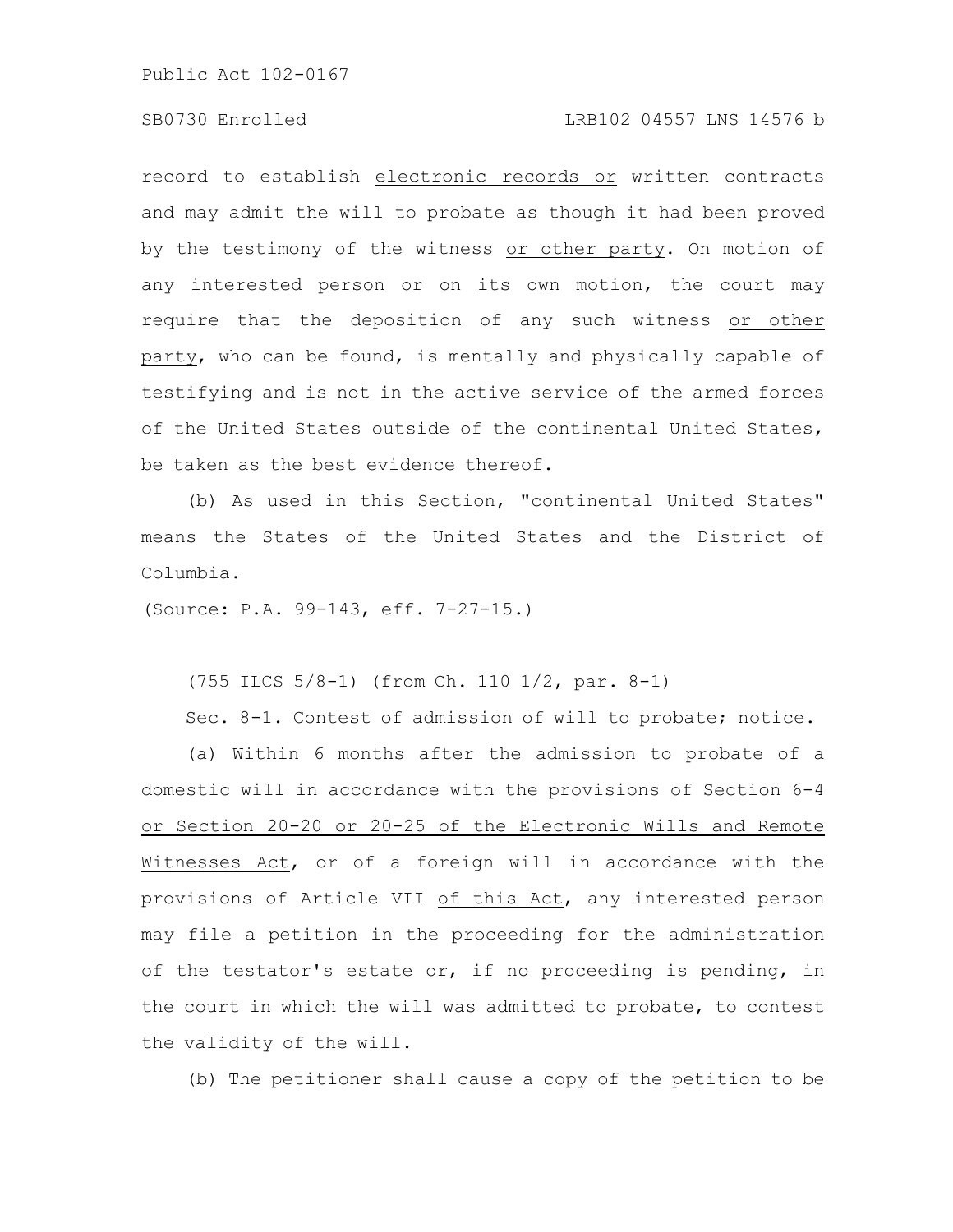# SB0730 Enrolled LRB102 04557 LNS 14576 b

mailed or delivered to the representative, to his or her attorney of record, and to each heir and legatee whose name is listed in the petition to admit the will to probate and in any amended petition filed in accordance with Section 6-11, at the address stated in the petition or amended petition. Filing a pleading constitutes a waiver of the mailing or delivery of the notice to the person filing the pleading. Failure to mail or deliver a copy of the petition to an heir or a legatee does not extend the time within which a petition to contest the will may be filed under subsection (a) of this Section or affect the validity of the judgement entered in the proceeding.

(c) Any contestant or proponent may demand a trial by jury. An issue shall be made whether or not the instrument produced is the will of the testator. The contestant shall in the first instance proceed with proof to establish the invalidity of the will. At the close of the contestant's case, the proponent may present evidence to sustain the will. An authenticated transcript of the testimony of any witness or other party taken at the time of the hearing on the admission of the will to probate, or an affidavit of any witness or other party received as evidence under subsection 6-4(b), paragraphs (c) and (e) of Section 20-20 of the Electronic Wills and Remote Witnesses Act, or Section 20-25 of the Electronic Wills and Remote Witnesses Act, is admissible in evidence.

(d) The right to institute or continue a proceeding to contest the validity of a will survives and descends to the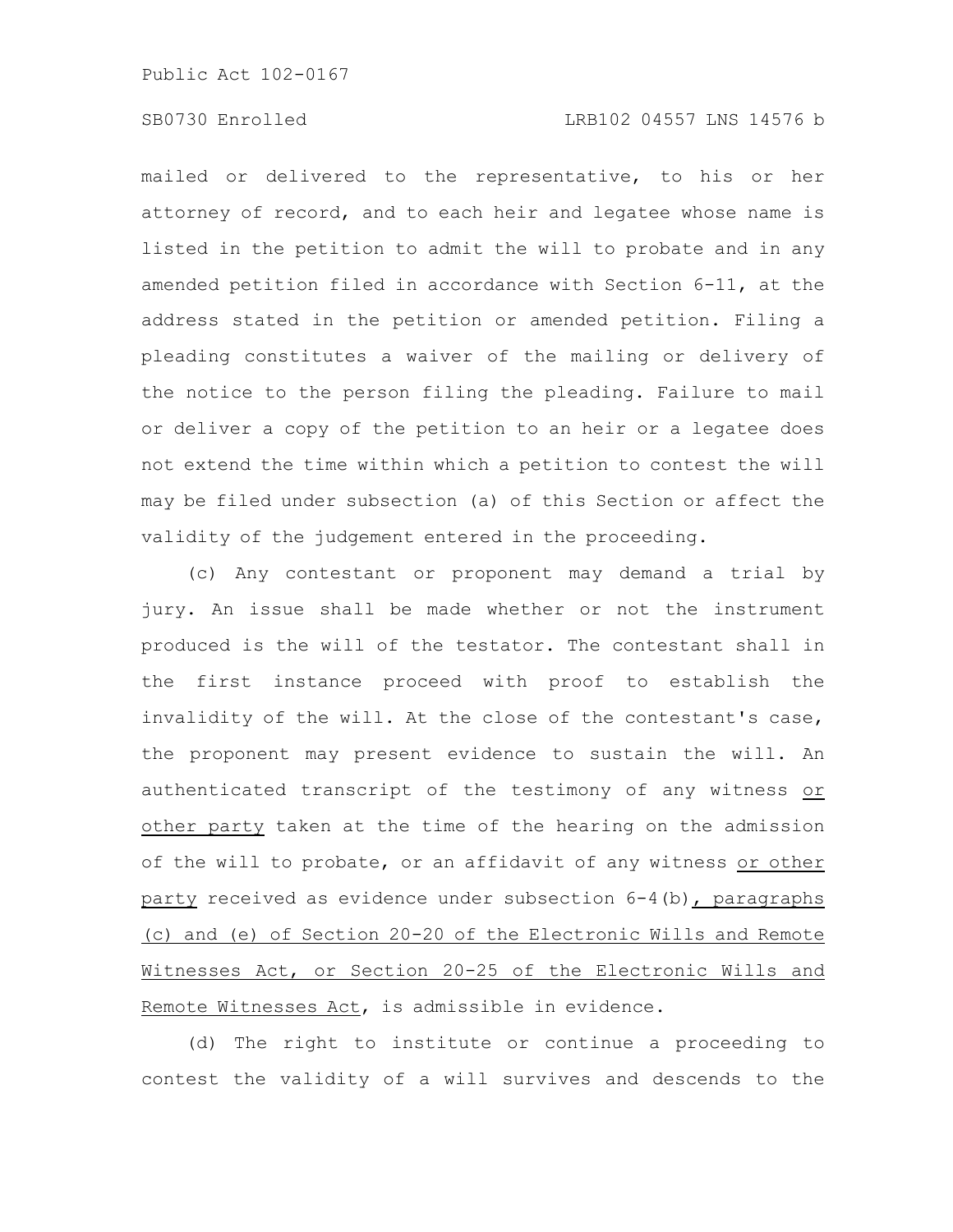heir, legatee, representative, grantee or assignee of the person entitled to institute the proceeding.

(e) It is the duty of the representative to defend a proceeding to contest the validity of the will. The court may order the representative to defend the proceeding or prosecute an appeal from the judgment. If the representative fails or refuses to do so when ordered by the court, or if there is no representative then acting, the court, upon its motion or on application of any interested person, may appoint a special administrator to defend or appeal in his stead.

(f) An action to set aside or contest the validity of a revocable inter vivos trust agreement or declaration of trust to which a legacy is provided by the settlor's will which is admitted to probate shall be commenced within and not after the time to contest the validity of a will as provided in subsection (a) of this Section and Section 13-223 of the Code of Civil Procedure.

(g) This amendatory Act of 1995 applies to pending cases as well as cases commenced on or after its effective date. (Source: P.A. 89-364, eff. 8-18-95.)

(755 ILCS 5/8-2) (from Ch. 110 1/2, par. 8-2)

Sec. 8-2. Contest of denial of admission of will to probate.

(a) Within 6 months after the entry of an order denying admission to probate of a domestic will in accordance with the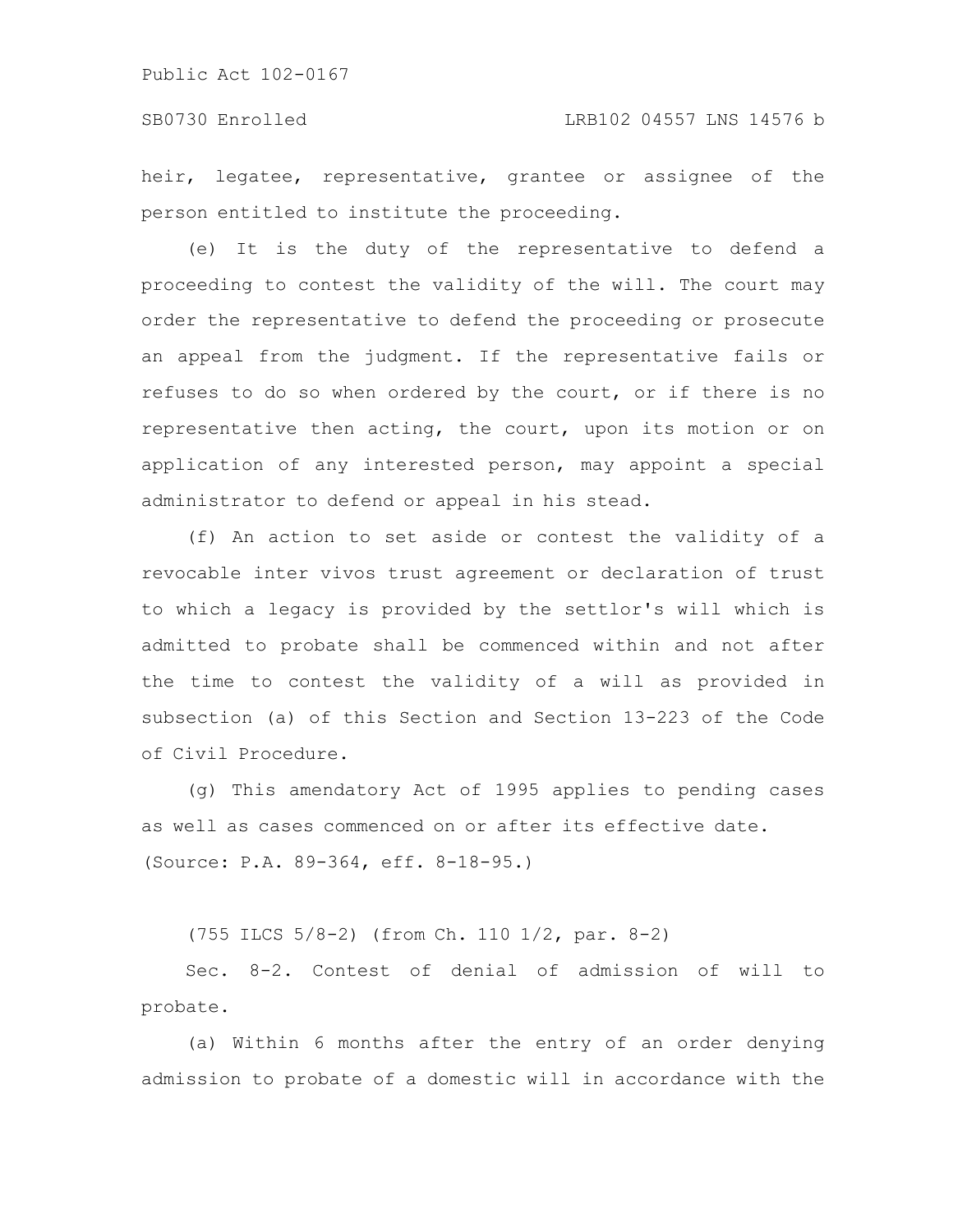provisions of Section 6-4 or Section 20-20 or 20-25 of the Electronic Wills and Remote Witnesses Act, or of a foreign will in accordance with the provisions of Article VII of this Act, any interested person desiring to contest the denial of admission may file a petition to admit the will to probate in the proceeding for the administration of the decedent's estate or, if no proceeding is pending, in the court which denied admission of the will to probate. The petition must state the facts required to be stated in Section 6-2 or 6-20, whichever is applicable.

(b) The petitioner shall cause a copy of the petition to be mailed or delivered to the representative, to his or her attorney of record, and to each heir and legatee whose name is listed in the petition to admit the will to probate and in any amended petition filed in accordance with Section 6-11, at the address stated in the petition or amended petition. Filing a pleading constitutes a waiver of the mailing or delivery of the notice to the person filing the pleading. Failure to mail or deliver a copy of the petition to an heir or legatee does not extend the time within which a petition to admit the will to probate may be filed under subsection (a) of Section 8-1 or affect the validity of the judgment entered in the proceeding.

(c) Any proponent or contestant may demand a trial by jury. An issue shall be made whether or not the instrument produced is the will of the testator. The proponent shall in the first instance proceed with proof to establish the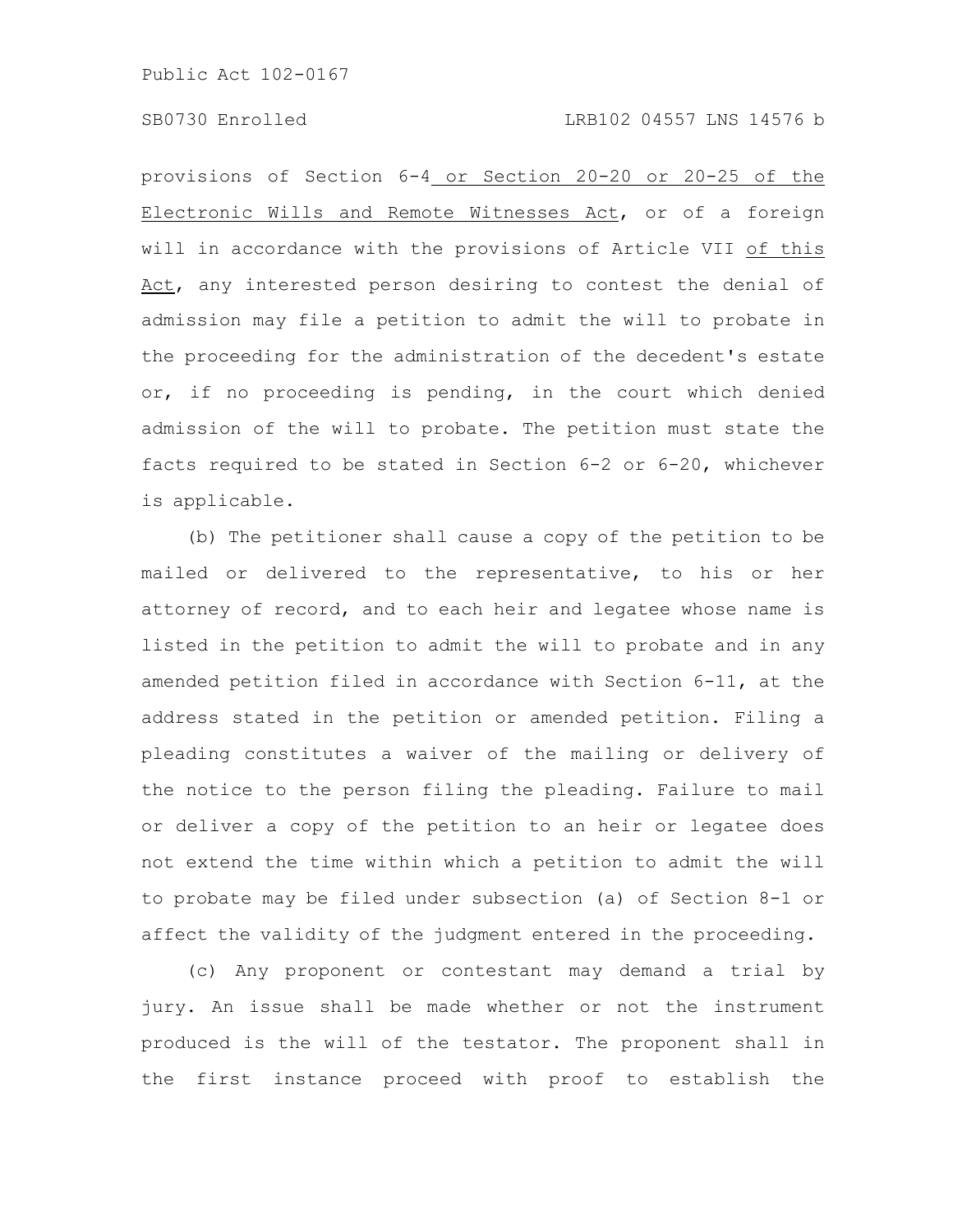# SB0730 Enrolled LRB102 04557 LNS 14576 b

validity of the will and may introduce any evidence competent to establish a will. Any interested person may oppose the petition and may introduce any evidence admissible in a will contest under Section 8-1. At the close of the contestant's case, the proponent may present further evidence to sustain the will.

(d) The right to institute or continue a proceeding to contest the denial of admission of a will to probate survives and descends to the heir, legatee, representative, grantee or assignee of the person entitled to institute the proceeding.

(e) The court may order the representative to defend a proceeding to probate the will or prosecute an appeal from the judgment. If the representative fails or refuses to do so when ordered by the court, or if there is no representative then acting, the court, upon its motion or on application of any interested person, may appoint a special administrator to do so in his stead.

(f) A person named as executor in a will that has been denied admission to probate has no duty to file or support a petition under Section 8-2.

(g) This amendatory Act of 1995 applies to pending cases as well as cases commenced on or after its effective date. (Source: P.A. 89-364, eff. 8-18-95.)

Article 99. Effective Date

Section 99-99. Effective date. This Act takes effect upon